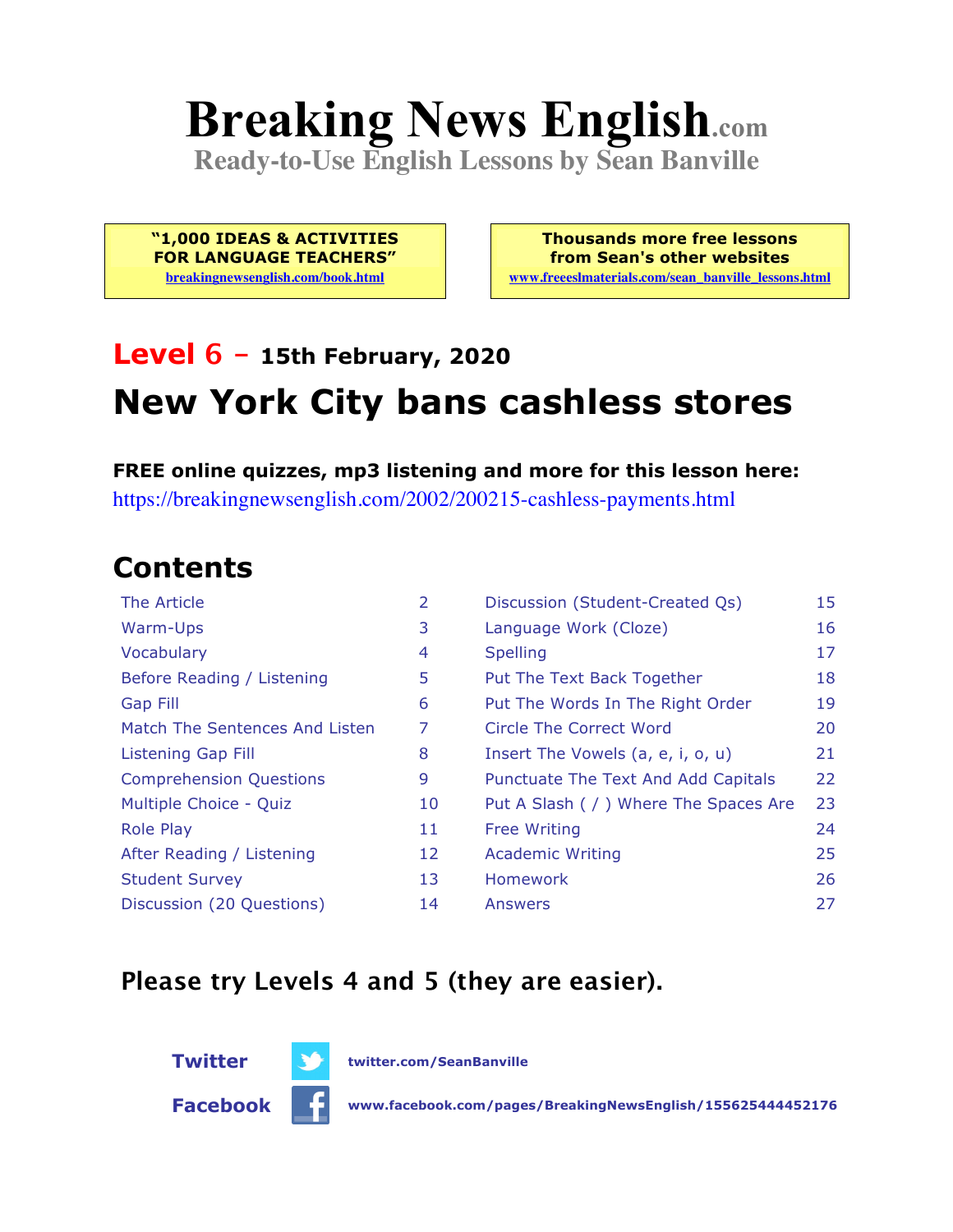### **THE ARTICLE**

From https://breakingnewsenglish.com/2002/200215-cashless-payments.html

The advance of technology in our lives has been halted somewhat in New York City. Lawmakers have passed a bill to ban cashless businesses. With many parts of the world in a seemingly relentless drive to replace cash with plastic or digital payments, New York City officials have decided cash still has a valuable part to play in our lives. The officials have approved legislation that prohibits stores, restaurants and other retail outlets from refusing to accept cash. They want to provide the ability for people who prefer to pay via traditional means, through notes and coins. This means businesses in the city will no longer be able to insist that customers make use of cashless payments in any transactions.

Businesses that violate the new regulation could face hefty fines of up to \$1,500 for each offense. Critics of cashless businesses say they discriminate against the poorer sections of society, many of whom do not have bank accounts or credit cards. One city resident said: "I worry about the real-world discriminatory effect that cashless business can have on New Yorkers, especially in communities of color." Another said: "I think it's incredibly discriminatory not to accept cash because some people can't get credit." An opponent of the bill said it was a sign of government interference: He said: "We are inserting ourselves in the business of business in a way that we don't have the right to."

Sources: https://www.**nytimes.com**/2020/01/23/nyregion/nyc-cashless-ban.html https://www.**wsls.com**/business/2020/01/23/new-york-city-council-votes-to-ban-cashlessbusinesses/ https://**gothamist.com**/news/city-council-passes-bill-requiring-restaurants-other-retail-businessesaccept-cash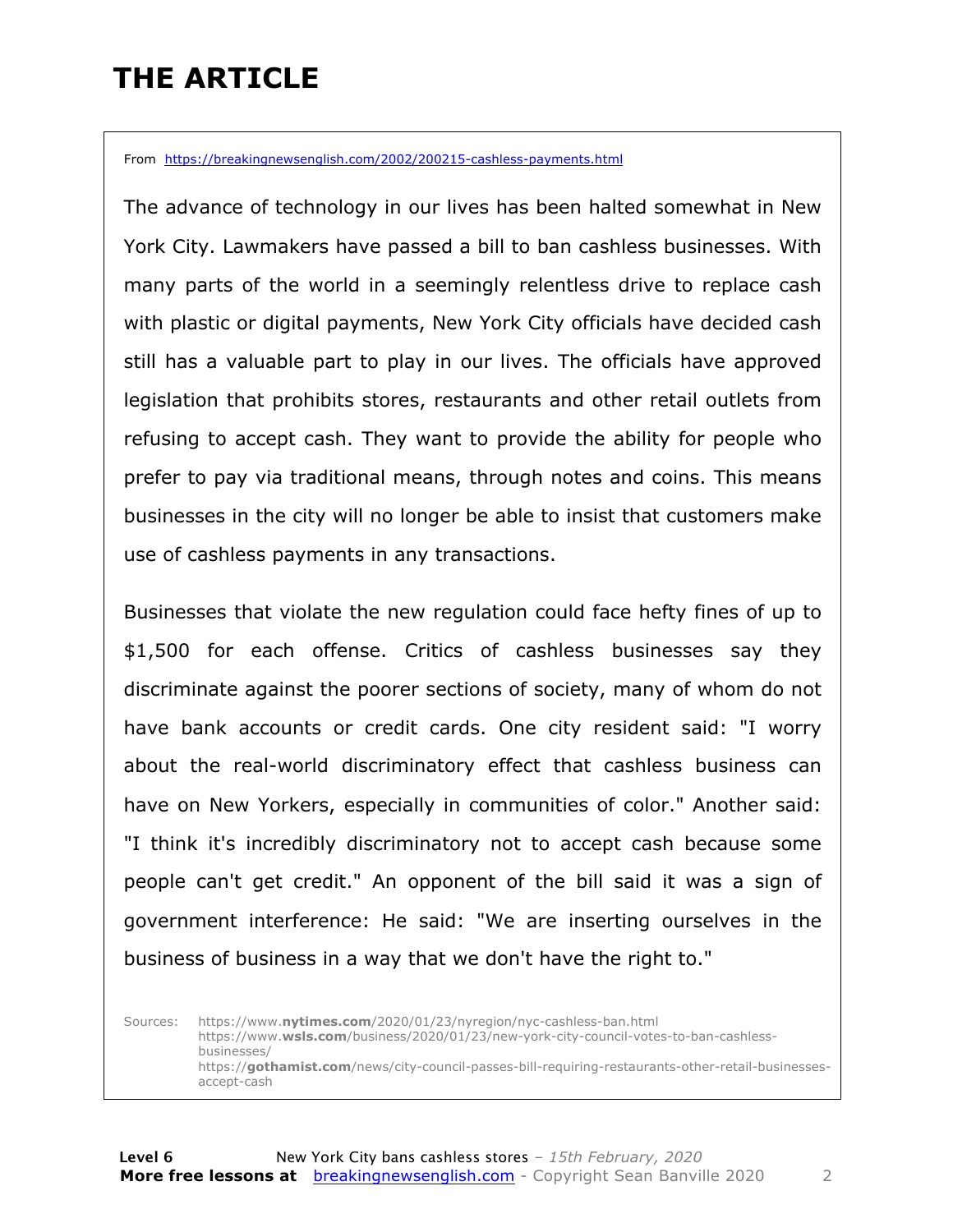#### **WARM-UPS**

1. CASHLESS PAYMENTS: Students walk around the class and talk to other students about cashless payments. Change partners often and share your findings.

**2. CHAT:** In pairs / groups, talk about these topics or words from the article. What will the article say about them? What can you say about these words and your life?

advance / technology / lawmakers / cashless / valuable / restaurants / ability / cash / businesses / hefty fines / discriminate / bank accounts / credit cards / interference

Have a chat about the topics you liked. Change topics and partners frequently.

**3. NO CASH:** Students A **strongly** believe we should end the use of cash; Students B **strongly** believe the opposite. Change partners again and talk about your conversations.

**4. CASH:** Is cash better than cashless for these things? Why? Complete this table with your partner(s). Change partners often and share what you wrote.

|                       | <b>Better Than Cashless</b> | <b>Worse Than Cashless</b> |
|-----------------------|-----------------------------|----------------------------|
| <b>Tips</b>           |                             |                            |
| Hacking               |                             |                            |
| Presents for children |                             |                            |
| Getting discounts     |                             |                            |
| Spending less         |                             |                            |
| No debt               |                             |                            |

**5. BAN:** Spend one minute writing down all of the different words you associate with the word "ban". Share your words with your partner(s) and talk about them. Together, put the words into different categories.

**6. PAYMENTS:** Rank these with your partner. Put the best at the top. Change partners often and share your rankings.

- Mobile phone
- PayPal
- Cash
- Cheque / check
- Bank transfer
- Credit card
- Debit card
- Crypto-currency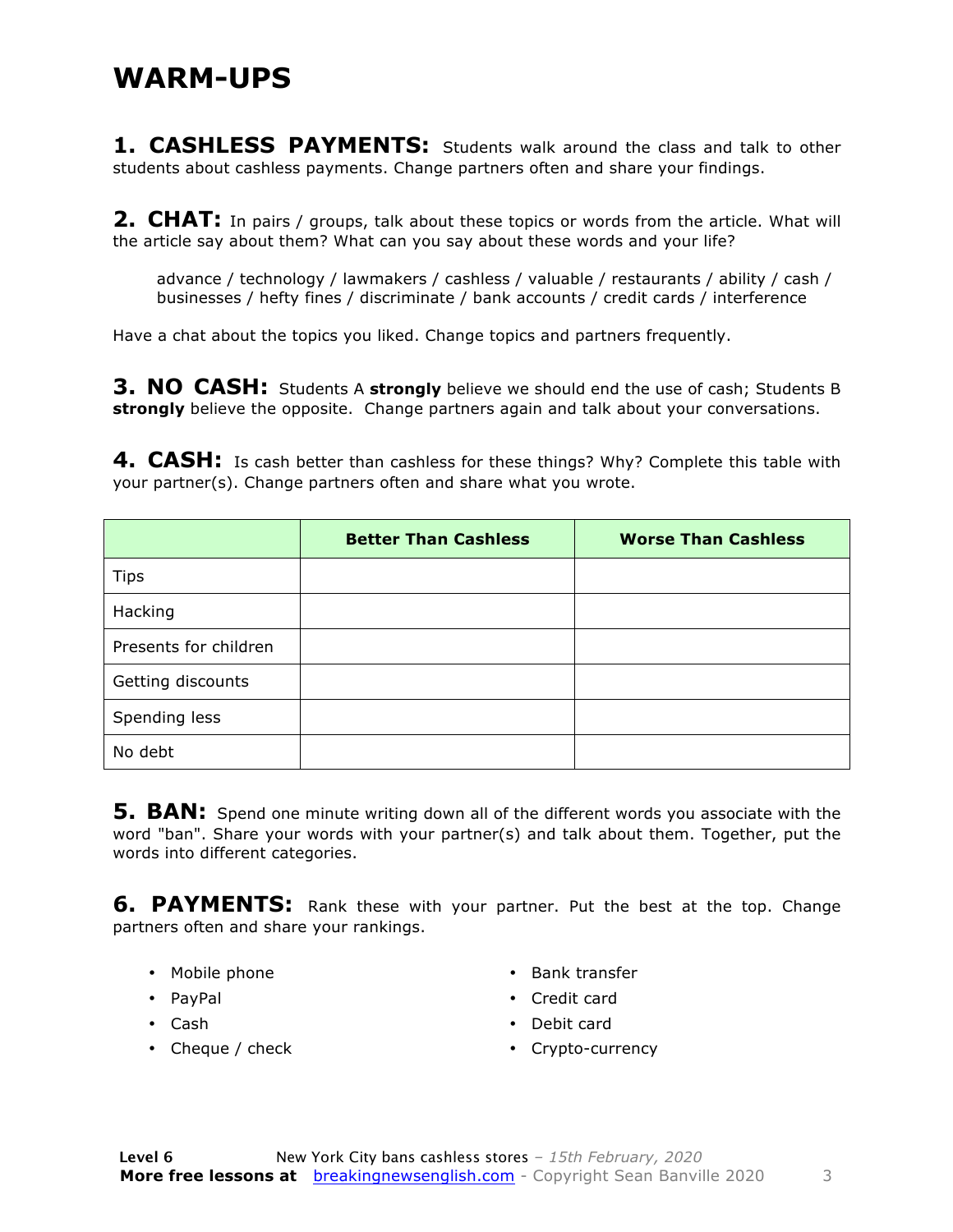### **VOCABULARY MATCHING**

#### **Paragraph 1**

| 1.  | advance        | a. | The sale of goods to the public in relatively<br>small quantities for use or consumption<br>rather than for resale.                          |
|-----|----------------|----|----------------------------------------------------------------------------------------------------------------------------------------------|
| 2.  | halted         | b. | Constant; non-stop; incessant.                                                                                                               |
| 3.  | relentless     | c. | Brought or came to a sudden stop.                                                                                                            |
| 4.  | legislation    | d. | An instance of buying or selling something;<br>a business deal.                                                                              |
| 5.  | retail         | e. | A development or improvement.                                                                                                                |
| 6.  | means          | f. | Laws, considered collectively.                                                                                                               |
| 7.  | transaction    | g. | An action or system by which a result is<br>brought about; a method.                                                                         |
|     | Paragraph 2    |    |                                                                                                                                              |
| 8.  | violate        | h. | The unfair or prejudicial treatment<br>of<br>different categories of people or things,<br>especially on the grounds of race, age, or<br>sex. |
| 9.  | hefty          | i. | The action of getting in the way of or trying<br>to stop other people's actions.                                                             |
| 10. | resident       | j. | A person who disagrees with or resists a<br>proposal or practice.                                                                            |
| 11. | discrimination | k. | Of a number or amount; impressively large.                                                                                                   |
| 12. | opponent       | Τ. | Putting, placing or fitting something into<br>another thing.                                                                                 |
| 13. | interference   | m. | Break or fail to follow a rule or formal<br>agreement.                                                                                       |
| 14. | inserting      | n. | A person who lives somewhere permanently<br>or on a long-term basis.                                                                         |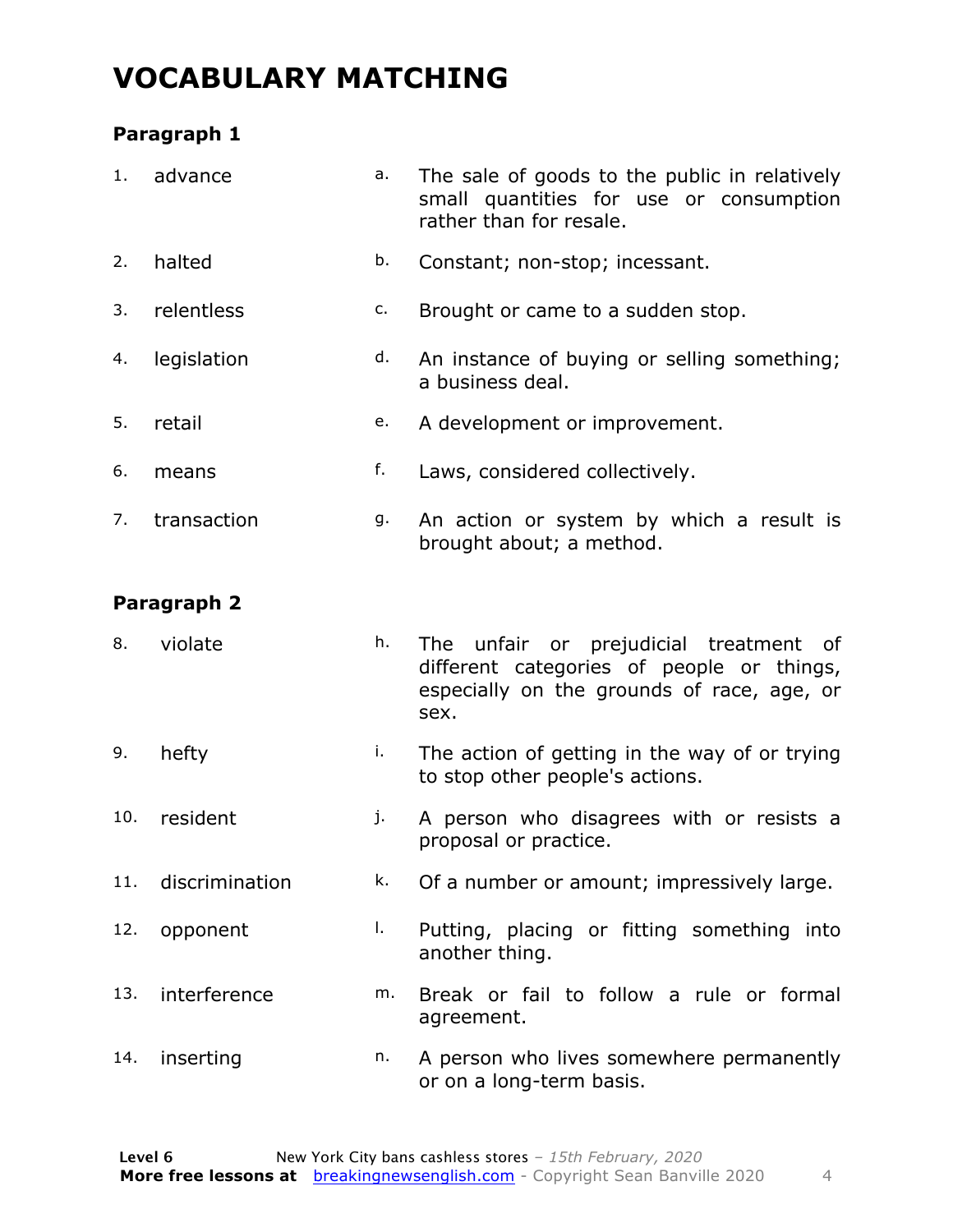### **BEFORE READING / LISTENING**

From https://breakingnewsenglish.com/2002/200215-cashless-payments.html

#### **1. TRUE / FALSE:** Read the headline. Guess if a-h below are true (T) or false (F).

- a. The article says technology has enhanced people's lives in New York. **T / F**
- b. The article says people use plastic and digital payments when they drive. **T / F**
- c. The article says NYC officials believe cash is still important. **T / F**
- d. Businesses in New York City will not be able to refuse cash. **T / F**
- e. Businesses could get a \$1,500 fine for not following the new law. **T / F**
- f. Critics say the new law will hurt the poorer sections of society. **T / F**
- g. A resident said cashless hurt people who cannot get credit. **T / F**
- h. An opponent of the bill said government has no right to interfere. **T / F**

#### **2. SYNONYM MATCH:**

Match the following synonyms. The words in **bold** are from the news article.

- **1. advance**
- **2. ban**
- **3. valuable**
- **4. relentless**
- **5. prefer**
- **6. violate**
- **7. hefty**
- **8. critics**
- **9. resident**
- **10. interference**
- a. large
- b. constant
- c. citizen
- d. detractors
- e. outlaw
- f. intrusion
- g. progress
- h. would rather
- i. contravene
- j. crucial

**3. PHRASE MATCH:** (Sometimes more than one choice is possible.)

- 1. The advance
- 2. a seemingly relentless
- 3. cash still has a valuable part to
- 4. The officials have approved
- 5. stores, restaurants and
- 6. Businesses that violate
- 7. they discriminate against the poorer
- 8. the real-world discriminatory effect that
- 9. it was a sign of government
- 10. We are inserting ourselves in the business
- a. the new regulation
- b. legislation
- c. of business
- d. play in our lives
- e. sections of society
- f. of technology in our lives
- g. cashless business can have
- h. interference
- i. drive to replace cash
- j. other retail outlets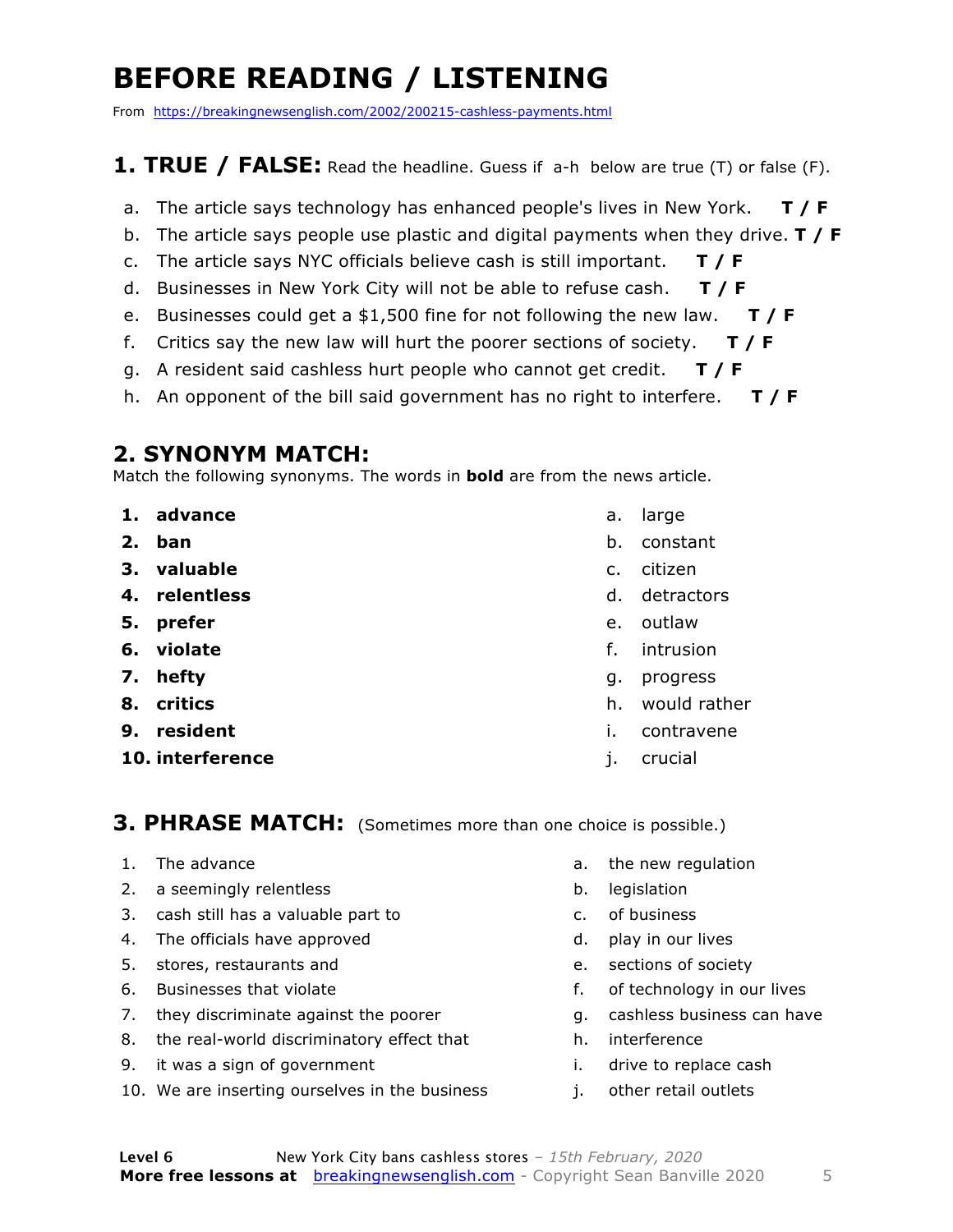### **GAP FILL**

From https://breakingnewsenglish.com/2002/200215-cashless-payments.html

The  $(1)$  of technology in our lives has been halted somewhat in New York City. Lawmakers have passed a (2) \_\_\_\_\_\_\_\_\_\_\_\_ to ban cashless businesses. With many parts of the world in a seemingly relentless (3) by to replace cash with plastic or digital payments, New York City officials have decided cash still has a (4) \_\_\_\_\_\_\_\_\_\_\_\_ part to play in our lives. The officials have approved legislation that prohibits stores, restaurants and other (5) \_\_\_\_\_\_\_\_\_\_\_\_\_\_\_\_\_ outlets from refusing to accept cash. They want to provide the ability for people who prefer to pay via traditional  $(6)$  \_\_\_\_\_\_\_\_\_\_\_\_\_, through notes and coins. This means businesses in the city will no longer be able to (7) \_\_\_\_\_\_\_\_\_\_\_\_\_\_\_ that customers make use of cashless payments in any  $(8)$  \_\_\_\_\_\_\_\_\_\_\_\_\_. *bill means valuable transactions advance insist drive retail*

Businesses that (9) \_\_\_\_\_\_\_\_\_\_\_\_ the new regulation could face hefty fines of up to \$1,500 for each (10) \_\_\_\_\_\_\_\_\_\_\_\_\_. Critics of cashless businesses say they discriminate against the poorer (11) \_\_\_\_\_\_\_\_\_\_\_\_ of society, many of whom do not have bank accounts or credit cards. One city resident said: "I worry about the real-world (12) \_\_\_\_\_\_\_\_\_\_\_\_ effect that cashless business can have on New Yorkers, especially in (13) \_\_\_\_\_\_\_\_\_\_\_\_\_ of color." Another said: "I think it's incredibly discriminatory not to accept cash because some people can't get credit." An (14) \_\_\_\_\_\_\_\_\_\_\_\_ of the bill said it was a sign of government interference: He said: "We are (15) \_\_\_\_\_\_\_\_\_\_\_\_\_\_\_ ourselves in the business of business in a way that we don't have the (16) \_\_\_\_\_\_\_\_\_\_\_\_ to." *sections offense inserting communities right violate discriminatory opponent*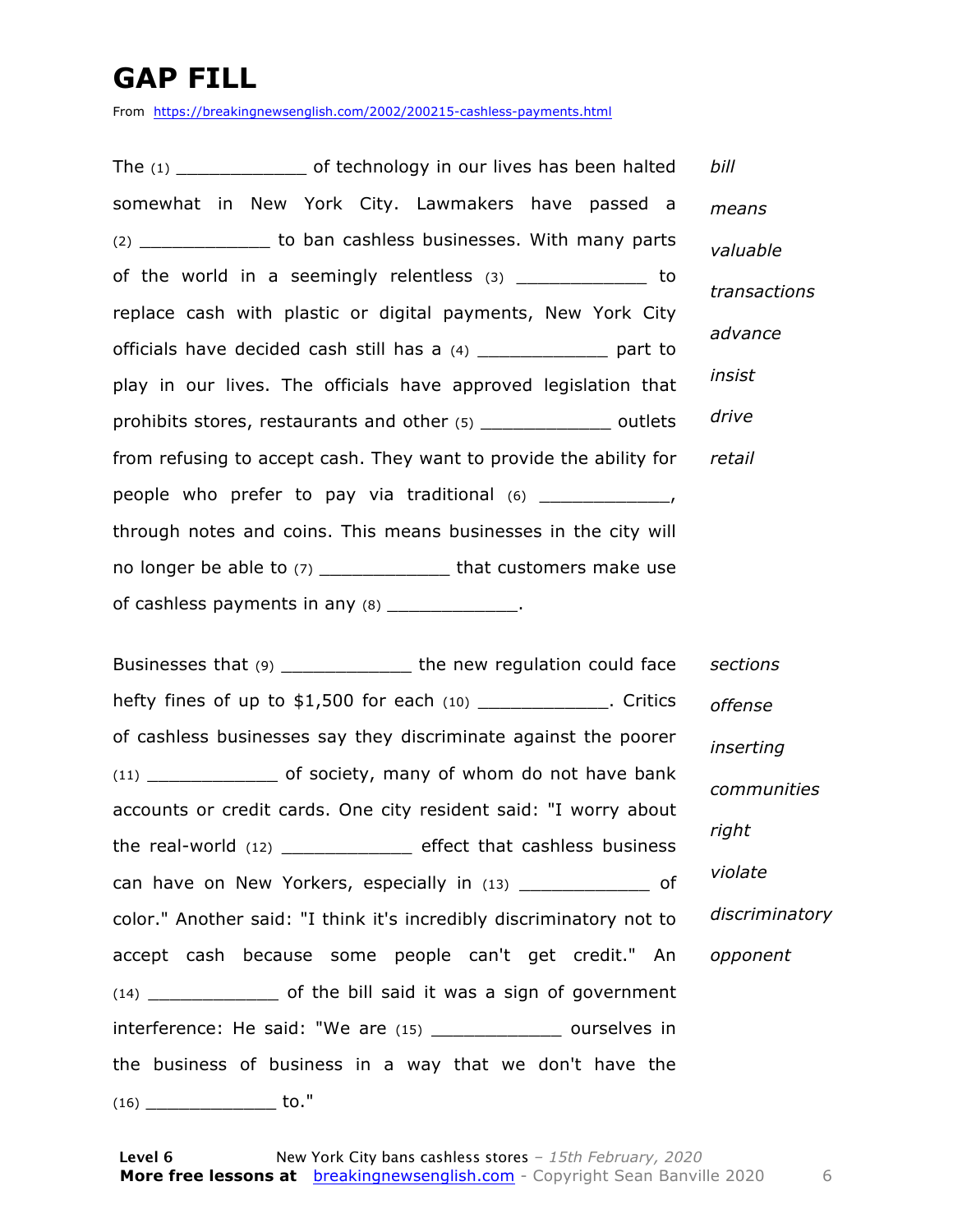#### **LISTENING – Guess the answers. Listen to check.**

From https://breakingnewsenglish.com/2002/200215-cashless-payments.html

| 1) The advance of technology in our lives has been ______                                           |
|-----------------------------------------------------------------------------------------------------|
| a. halted sometime                                                                                  |
| b. halted somewhere                                                                                 |
| c. halted somewhat                                                                                  |
| d. halted someone                                                                                   |
| 2) With many parts of the world in a seemingly relentless _______ cash                              |
| a. drive to replace<br>b. drive to displace                                                         |
| c. drive to in place                                                                                |
| d. drive tour place                                                                                 |
| 3) prohibits stores, restaurants and other retail outlets from _______ cash                         |
| a. refuse in to except                                                                              |
| b. refuse into accept                                                                               |
| c. refusing to except                                                                               |
| d. refusing to accept                                                                               |
| 4) They want to provide the ability for people who prefer to pay ______ means<br>a. via traditional |
| b. buyer traditional                                                                                |
| c. bile traditional                                                                                 |
| d. vile traditional                                                                                 |
| 5) be able to insist that customers make use of cashless payments _______                           |
| a. in an transactions                                                                               |
| b. in any transitions<br>c. in many transaction                                                     |
| d. in any transactions                                                                              |
| 6) Businesses that violate the new regulation could ______                                          |
| a. stomach heavy fine                                                                               |
| b. head deft vines                                                                                  |
| c. face hefty fines                                                                                 |
| d. back heft teeth-irons                                                                            |
| 7) I worry about the real-world ______<br>a. discriminate tree effect                               |
| b. discriminatory effect                                                                            |
| c. discrimination reflect                                                                           |
| d. this criminal tree infect                                                                        |
| 8) it's incredibly discriminatory not to accept cash because some people ______                     |
| a. can't get debit                                                                                  |
| b. can't get Reddit<br>c. can't get creed it                                                        |
| d. can't get credit                                                                                 |
| 9) An opponent of the bill said it was a sign of ______                                             |
| a. government interval rants                                                                        |
| b. government interfere rents                                                                       |
| c. government interfere ants                                                                        |
| d. government interference                                                                          |
| 10) inserting ourselves in the business of business in a way that we don't have ___                 |
| a. the right to                                                                                     |
| b. the bright to<br>c. the light to                                                                 |
| d. the rite to                                                                                      |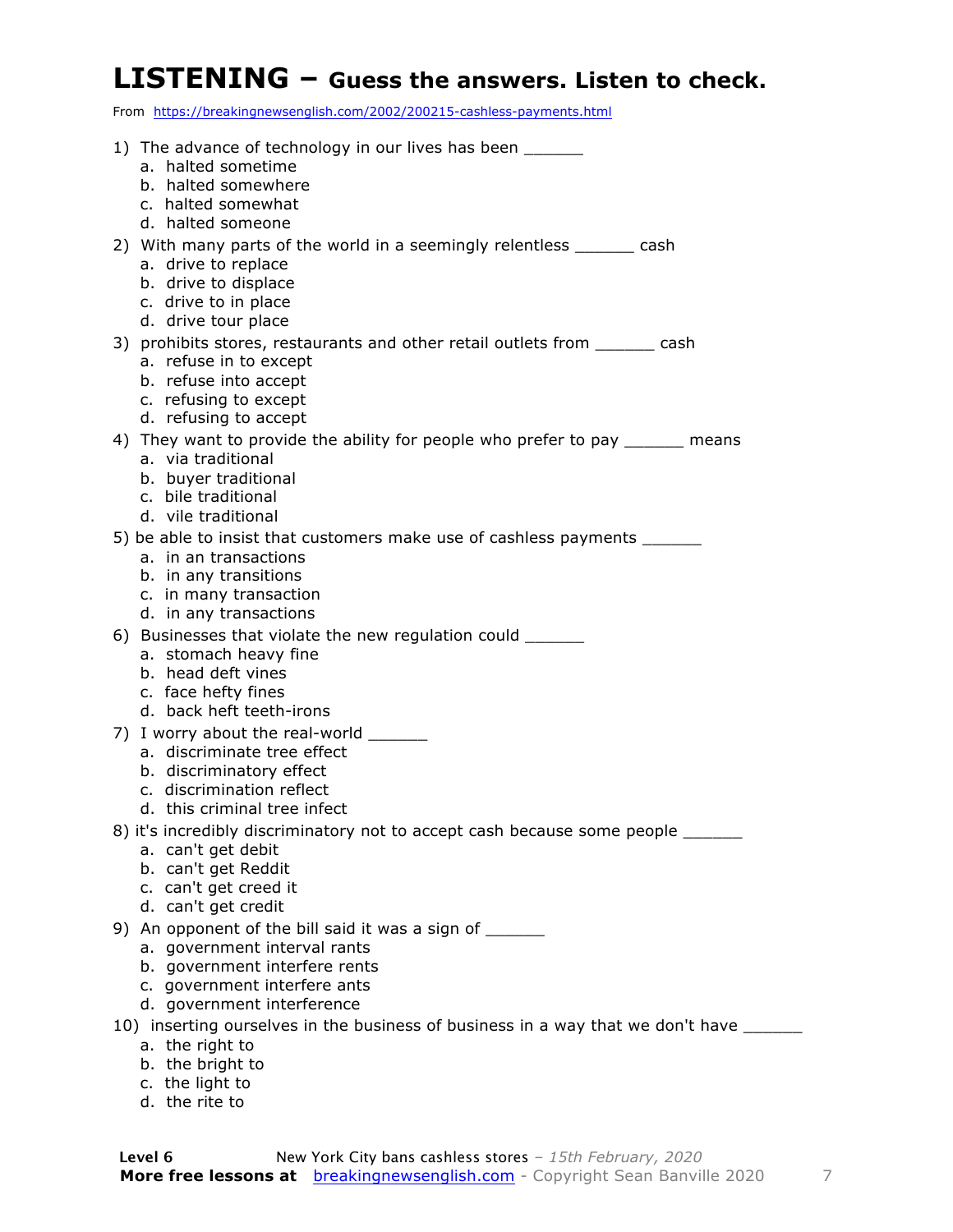#### **LISTENING – Listen and fill in the gaps**

From https://breakingnewsenglish.com/2002/200215-cashless-payments.html

The advance of technology in our lives  $(1)$  example  $(2)$  somewhat in New York City. Lawmakers have passed a (2) \_\_\_\_\_\_\_\_\_\_\_\_\_\_\_\_\_\_\_\_\_\_\_\_\_\_\_\_\_\_\_\_\_\_ cashless businesses. With many parts of the world in a seemingly relentless (3) **Example 2** cash with plastic or digital payments, New York City officials have decided cash still has a  $(4)$  example  $(4)$  play in our lives. The officials have approved legislation that prohibits stores, restaurants and other (5) contained the refusing to accept cash. They want to provide the ability for people who prefer to pay via traditional means, through notes and coins. This means businesses in the city will no longer be able (6) longer be able (6) payments in any transactions.

Businesses that (7) \_\_\_\_\_\_\_\_\_\_\_\_\_\_\_\_\_\_\_\_\_\_\_\_\_ regulation could face hefty fines of up to \$1,500 for each offense. Critics of cashless businesses say they discriminate against (8) \_\_\_\_\_\_\_\_\_\_\_\_\_\_\_\_\_\_\_ of society, many of whom do not have bank accounts or credit cards. (9) \_\_\_\_\_\_\_\_\_\_\_\_\_\_\_\_\_\_\_\_\_\_\_\_\_\_\_\_\_ said: "I worry about the real-world discriminatory effect that cashless business can have on New Yorkers, especially in (10) \_\_\_\_\_\_\_\_\_\_\_\_\_\_\_\_\_\_\_\_\_\_\_." Another said: "I think it's incredibly discriminatory not to accept cash because some people can't get credit." An (11) \_\_\_\_\_\_\_\_\_\_\_\_\_\_\_\_\_\_\_\_\_\_\_\_\_ bill said it was a sign of government interference: He said: "We are (12) \_\_\_\_\_\_\_\_\_\_\_\_\_\_\_\_\_\_\_\_\_\_\_\_\_\_\_\_\_\_ the business of business in a way that we don't have the right to."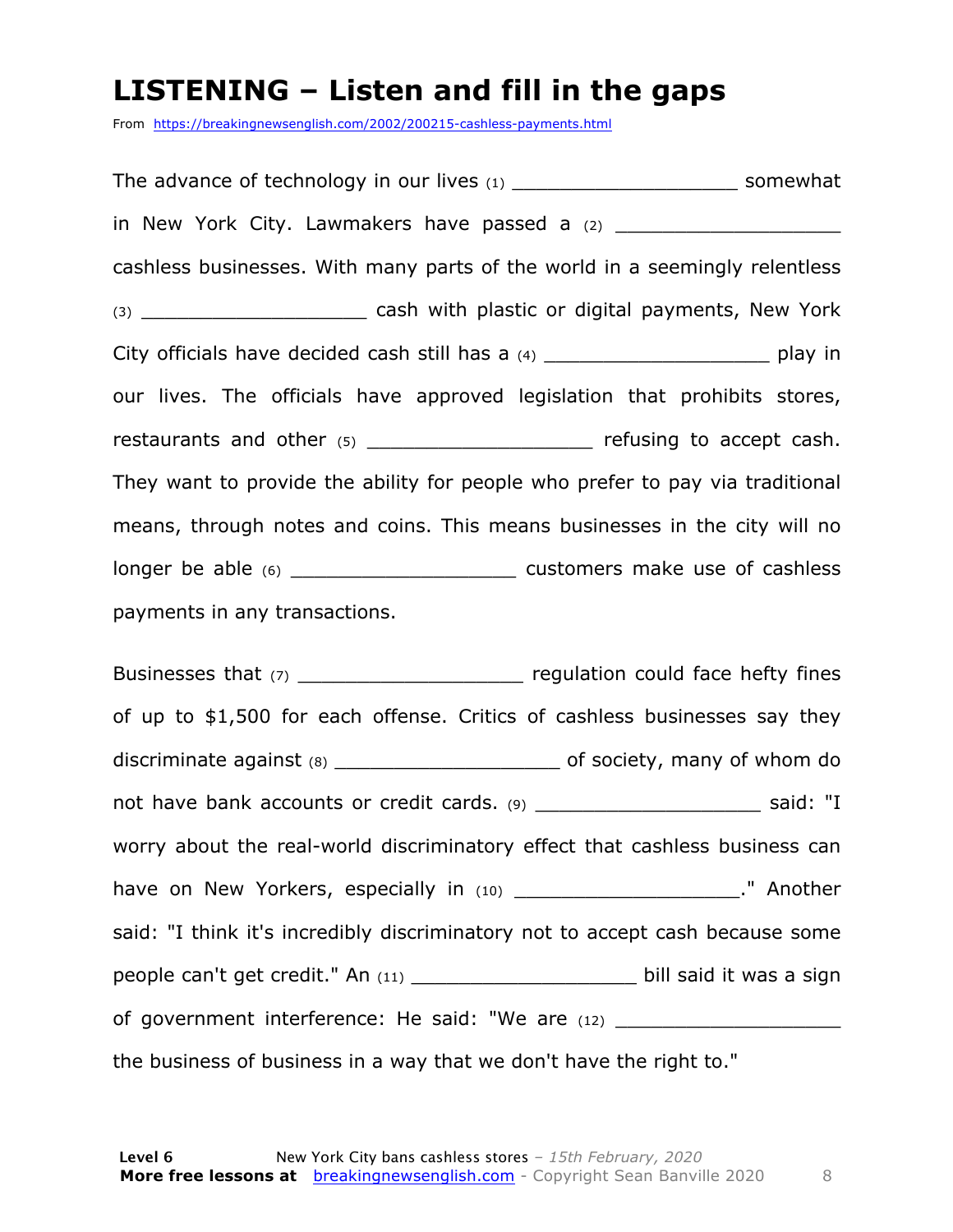### **COMPREHENSION QUESTIONS**

From https://breakingnewsenglish.com/2002/200215-cashless-payments.html

- 1. What did the article say had been halted somewhat?
- 2. What are parts of the world in a seemingly relentless drive to do?
- 3. What did city officials say has a valuable part to play in our lives?
- 4. What places cannot refuse cash besides stores and restaurants?
- 5. What will businesses not be able to insist customers make use of?
- 6. How much could a business be fined for violating the law?
- 7. Who do critics think cashless payments discriminate against?
- 8. What did the article say some people do not have?
- 9. What did an opponent say the bill was a sign of?
- 10. What did the opponent say the government is interfering in?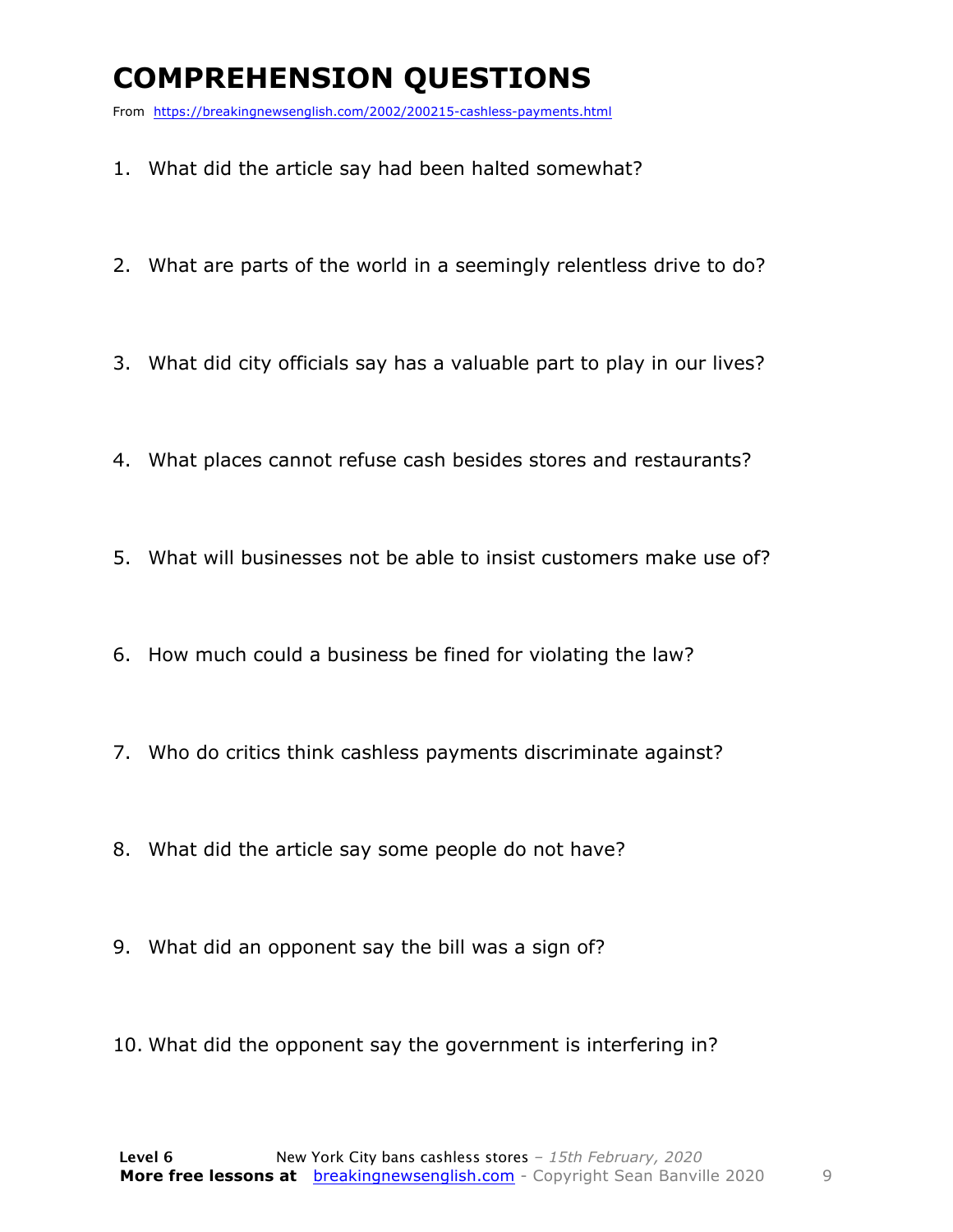### **MULTIPLE CHOICE - QUIZ**

From https://breakingnewsenglish.com/2002/200215-cashless-payments.html

- 1) What did the article say had been 6) How much could a business be
- halted somewhat?
- a) banknote production
- b) the advance of technology
- c) spending in New York
- d) the economy

2) What are parts of the world in a seemingly relentless drive to do?

- a) invest
- b) save
- c) spend
- d) replace cash

3) What did city officials say has a valuable part to play in our lives?

- a) shopping
- b) mobile phones
- c) cash
- d) technology

4) What places cannot refuse cash besides stores and restaurants?

- a) other retail outlets
- b) governments
- c) taxi drivers
- d) train stations
- 5) What will businesses not be able
- to insist customers make use of?
- a) crypto-currencies
- b) cashless payments
- c) credit cards
- d) PayPal

fined for violating the law?

- a) \$1,500
- b) \$1,000
- c) \$1,200
- d) \$15,000

7) Who do critics think cashless payments discriminate against?

- a) the government
- b) restaurants
- c) poorer people
- d) employers

8) What did the article say some people do not have?

- a) bank accounts
- b) mobile phones
- c) money
- d) hope

9) What did an opponent say the bill was a sign of?

- a) the times
- b) things to come
- c) modern times
- d) government interference
- 10) What did the opponent say the
- government is interfering in?
- a) the payment or payments
- b) the right of rights
- c) the business of business
- d) the cash of cash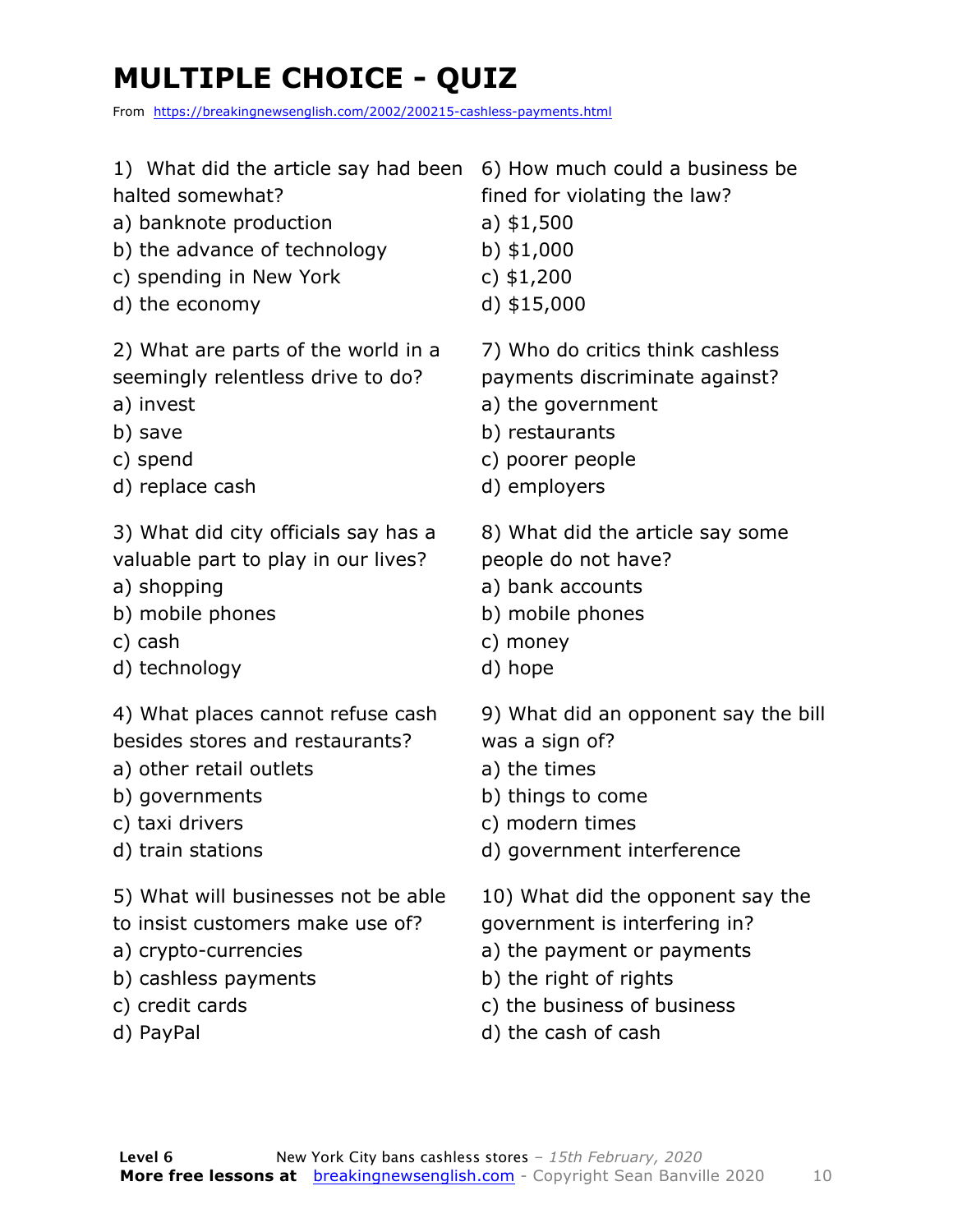### **ROLE PLAY**

From https://breakingnewsenglish.com/2002/200215-cashless-payments.html

#### **Role A – Cash**

You think cash is the best form of payment. Tell the others three reasons why. Tell them what is wrong with their means of paying. Also, tell the others which is the worst of these (and why): mobile phone, credit card or PayPal.

#### **Role B – Mobile Phone**

You think mobile phone is the best form of payment. Tell the others three reasons why. Tell them what is wrong with their means of paying. Also, tell the others which is the worst of these (and why): cash, credit card or PayPal.

#### **Role C – Credit Card**

You think credit card is the best form of payment. Tell the others three reasons why. Tell them what is wrong with their means of paying. Also, tell the others which is the worst of these (and why): mobile phone, cash or PayPal.

#### **Role D – PayPal**

You think PayPal is the best form of payment. Tell the others three reasons why. Tell them what is wrong with their means of paying. Also, tell the others which is the worst of these (and why): credit card, cash or mobile phone.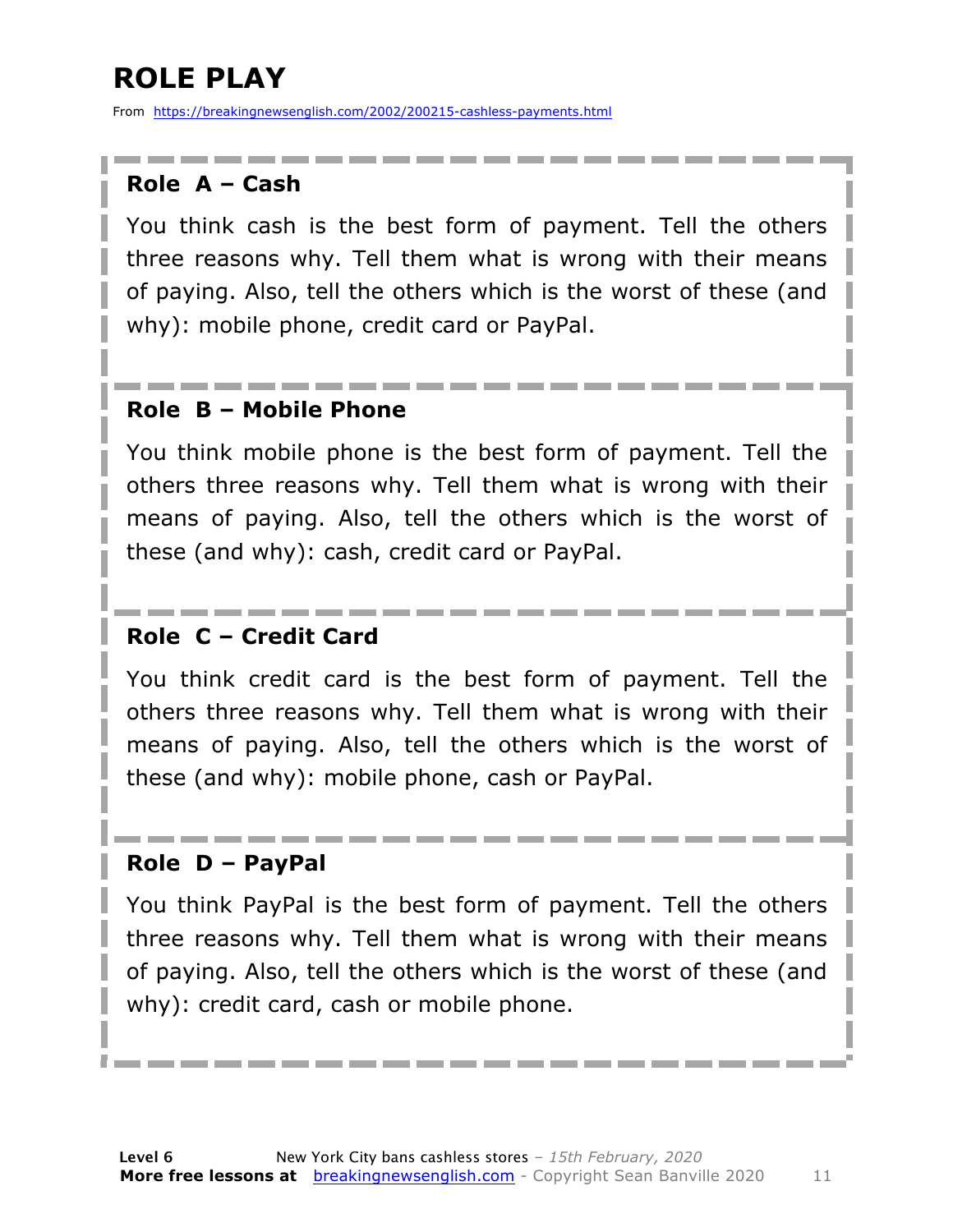### **AFTER READING / LISTENING**

From https://breakingnewsenglish.com/2002/200215-cashless-payments.html

1. WORD SEARCH: Look in your dictionary / computer to find collocates, other meanings, information, synonyms … for the words 'cash' and 'payment'.

| cash | payment |
|------|---------|
|      |         |
|      |         |

- Share your findings with your partners.
- Make questions using the words you found.
- Ask your partner / group your questions.

**2. ARTICLE QUESTIONS:** Look back at the article and write down some questions you would like to ask the class about the text.

- Share your questions with other classmates / groups.
- Ask your partner / group your questions.

**3. GAP FILL:** In pairs / groups, compare your answers to this exercise. Check your answers. Talk about the words from the activity. Were they new, interesting, worth learning…?

**4. VOCABULARY:** Circle any words you do not understand. In groups, pool unknown words and use dictionaries to find their meanings.

**5. TEST EACH OTHER:** Look at the words below. With your partner, try to recall how they were used in the text:

| $\bullet$ advance<br>$\bullet$ parts<br>• decided<br>• outlets<br>$\bullet$ prefer<br>• insist | $\cdot$ face<br>$\cdot$ whom<br>• worry<br>• especially<br>• opponent |
|------------------------------------------------------------------------------------------------|-----------------------------------------------------------------------|
|                                                                                                | $\bullet$ way                                                         |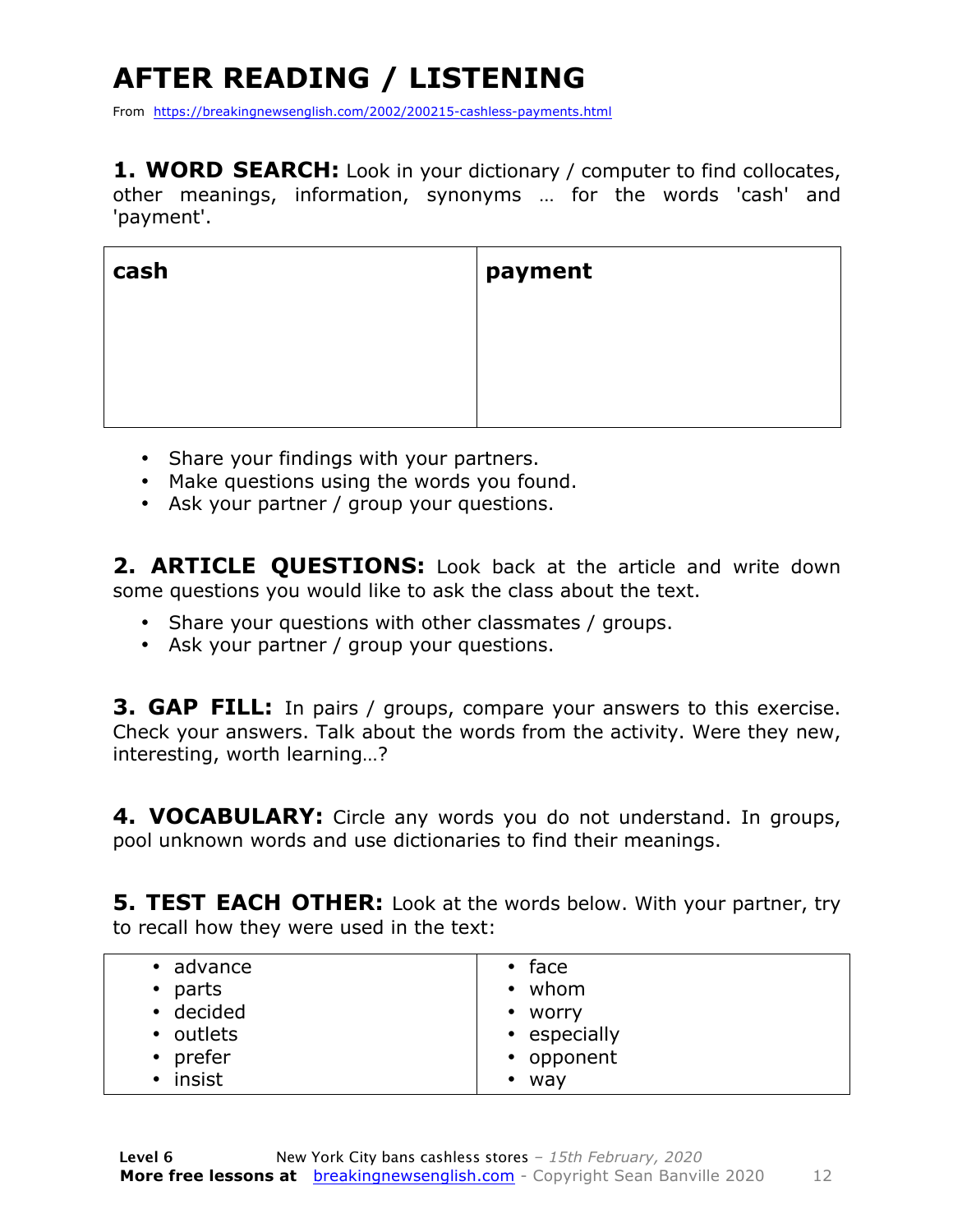### **CASHLESS PAYMENTS SURVEY**

From https://breakingnewsenglish.com/2002/200215-cashless-payments.html

Write five GOOD questions about cashless payments in the table. Do this in pairs. Each student must write the questions on his / her own paper.

When you have finished, interview other students. Write down their answers.

|      | STUDENT 1 | STUDENT 2 | STUDENT 3 |
|------|-----------|-----------|-----------|
| Q.1. |           |           |           |
| Q.2. |           |           |           |
| Q.3. |           |           |           |
| Q.4. |           |           |           |
| Q.5. |           |           |           |

- Now return to your original partner and share and talk about what you found out. Change partners often.
- Make mini-presentations to other groups on your findings.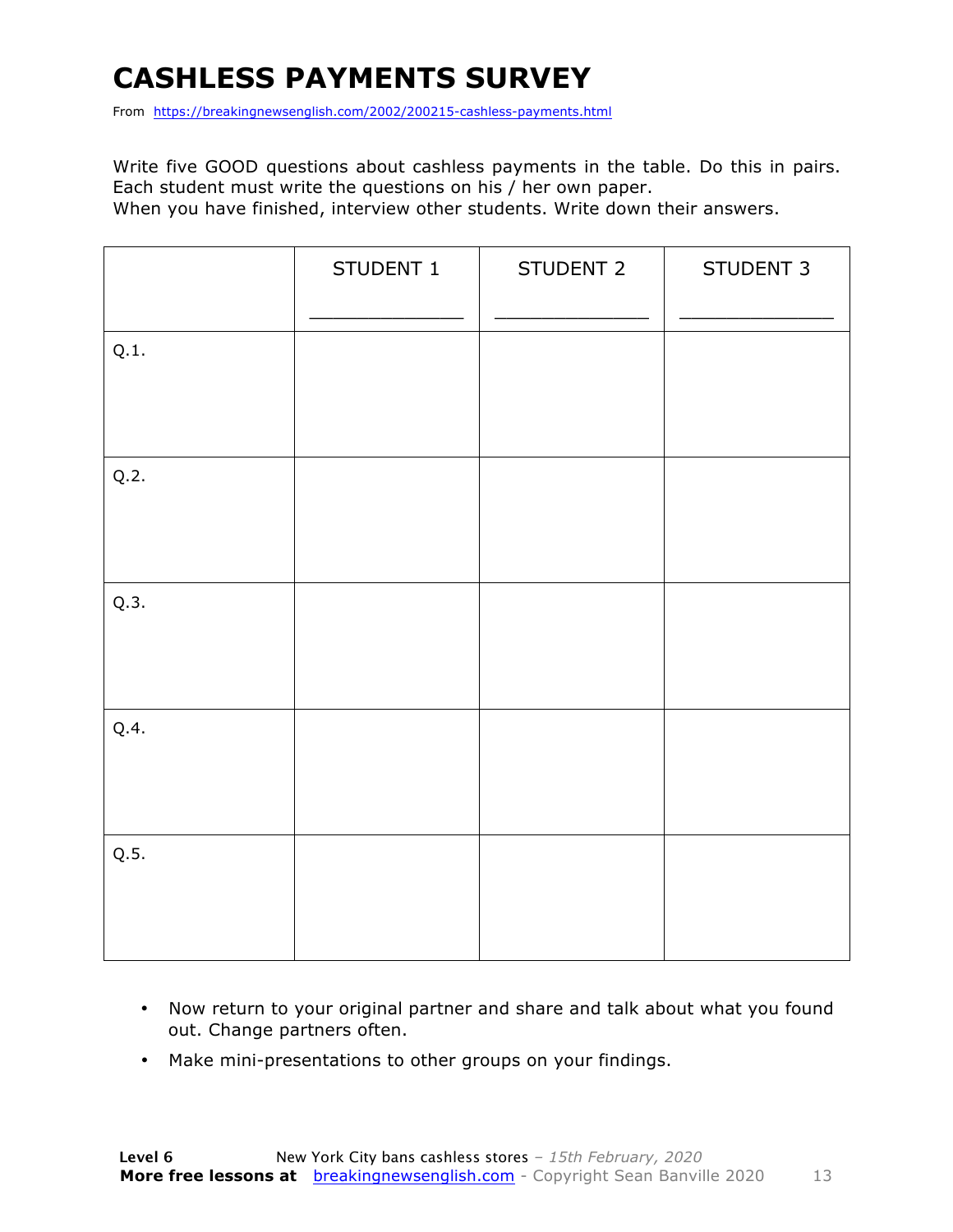### **CASHLESS PAYMENTS DISCUSSION**

STUDENT A's QUESTIONS (Do not show these to student B)

- 1. What did you think when you read the headline?
- 2. What images are in your mind when you hear the word 'cash'?
- 3. What do you know about cashless payments?
- 4. How important are notes and coins?
- 5. What are the dangers of cashless payments?
- 6. Why are so many places using cashless payment systems?
- 7. Will cash ever disappear?
- 8. How do you feel about carrying cash?
- 9. Which are better credit cards or mobile phone payments?
- 10. Do we spend more money using cashless means of payment?

*New York City bans cashless stores – 15th February, 2020* Thousands more free lessons at breakingnewsenglish.com

## -----------------------------------------------------------------------------

#### **CASHLESS PAYMENTS DISCUSSION**

STUDENT B's QUESTIONS (Do not show these to student A)

- 11. Did you like reading this article? Why/not?
- 12. What do you think of when you hear the word 'payment'?
- 13. What do you think about what you read?
- 14. Should businesses have the right to choose how to accept payments?
- 15. How will poorer people buy things without credit cards?
- 16. Are cashless payments discriminatory?
- 17. What is your preferred way of paying for things?
- 18. Should there be just one world currency?
- 19. Will anything replace money in the future?
- 20. What questions would you like to ask the lawmakers?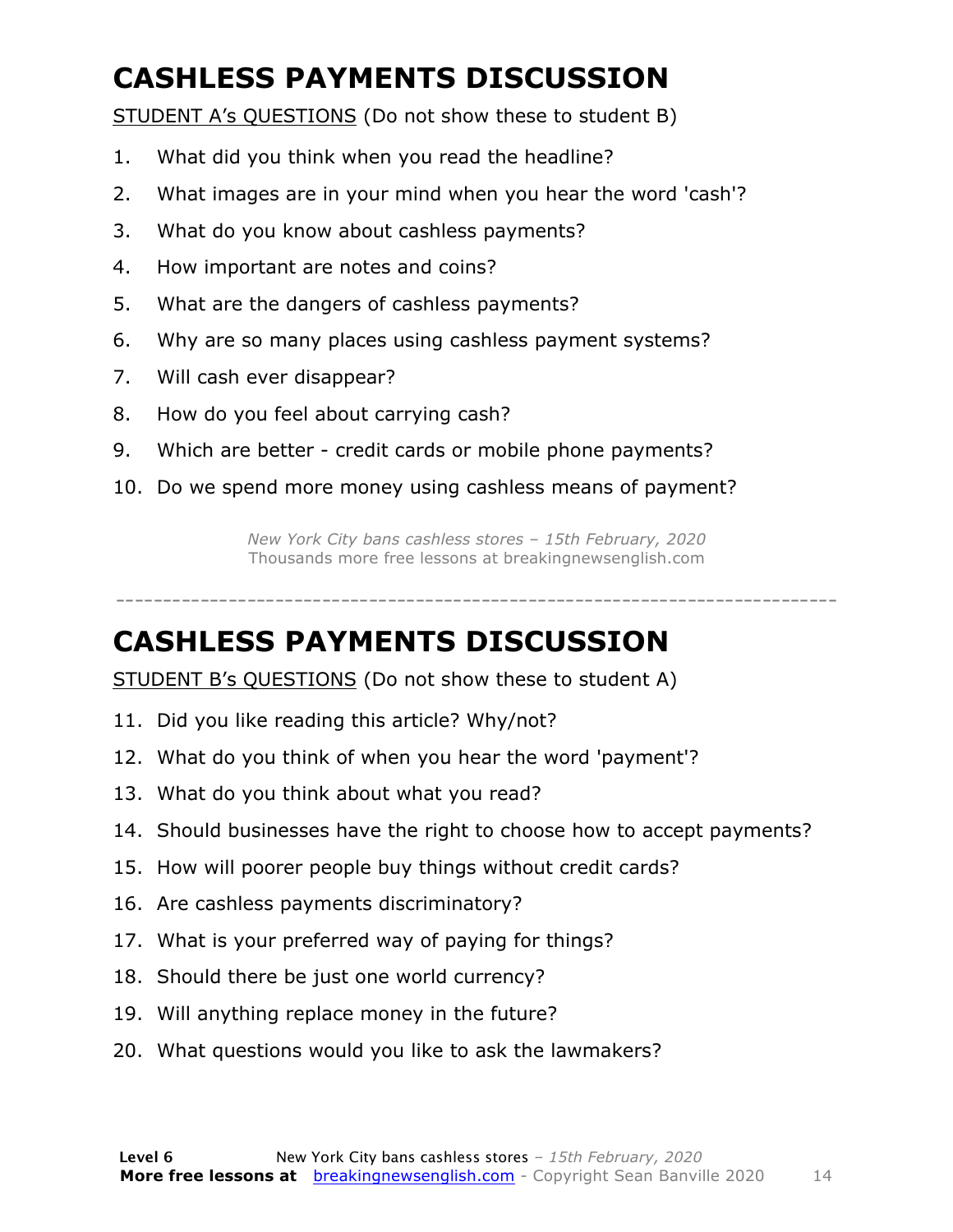### **DISCUSSION (Write your own questions)**

STUDENT A's QUESTIONS (Do not show these to student B)

| 1.                                                              |  |
|-----------------------------------------------------------------|--|
| 2.                                                              |  |
| 3.<br><u> 1989 - Johann John Stone, mensk politik (d. 1989)</u> |  |
|                                                                 |  |
| 4.                                                              |  |
| 5.<br><u> 1980 - Johann John Stone, mars eta biztanleria (</u>  |  |
| 6.<br>Convright © breaking newsenglish com 2020                 |  |

Copyright © breakingnewsenglish.com 2020

### **DISCUSSION (Write your own questions)**

STUDENT B's QUESTIONS (Do not show these to student A)

| 1. | <u> Alexandria de la contrada de la contrada de la contrada de la contrada de la contrada de la contrada de la c</u> |  |  |
|----|----------------------------------------------------------------------------------------------------------------------|--|--|
|    |                                                                                                                      |  |  |
| 2. |                                                                                                                      |  |  |
| 3. |                                                                                                                      |  |  |
| 4. |                                                                                                                      |  |  |
|    |                                                                                                                      |  |  |
| 5. |                                                                                                                      |  |  |
| 6. |                                                                                                                      |  |  |
|    |                                                                                                                      |  |  |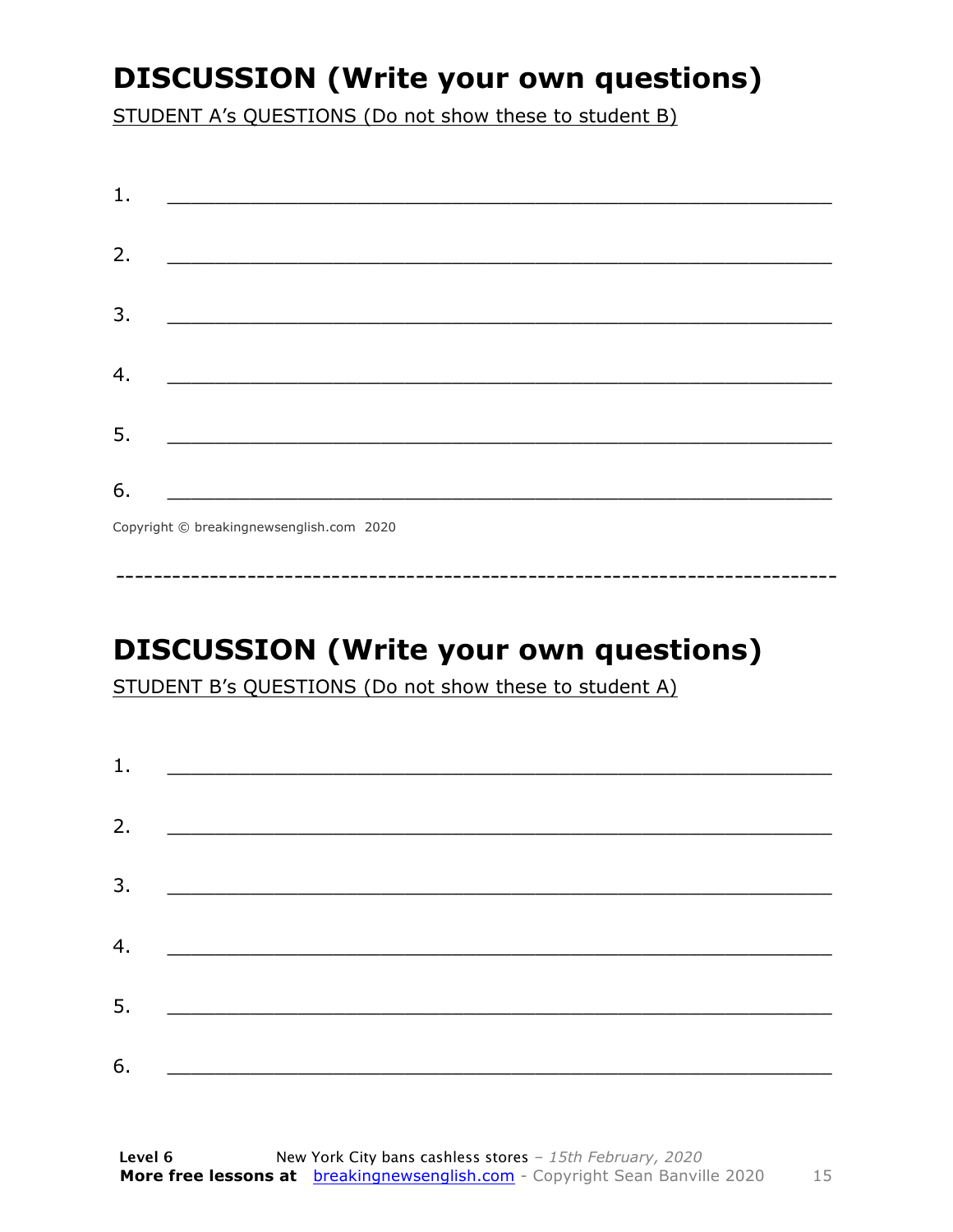### **LANGUAGE - CLOZE**

From https://breakingnewsenglish.com/2002/200215-cashless-payments.html

The advance of technology in our lives has been halted somewhat in New York City. Lawmakers have (1) \_\_\_\_ a bill to ban cashless businesses. With many parts of the world in a seemingly  $(2)$  \_\_\_\_ drive to replace cash with plastic or digital payments, New York City officials have decided cash still has a (3) \_\_\_\_ part to play in our lives. The officials have approved legislation that prohibits stores, restaurants and other retail (4) from refusing to accept cash. They want to provide the ability for people who prefer to pay (5) \_\_\_\_ traditional means, through notes and coins. This means businesses in the city will no  $(6)$  be able to insist that customers make use of cashless payments in any transactions.

Businesses that (7) \_\_\_\_\_ the new regulation could face hefty fines of up to \$1,500 for each offense. Critics of cashless businesses say they discriminate against the poorer (8) \_\_\_\_ of society, many of whom do not have bank accounts or credit cards. One city resident said: "I worry about the real-world discriminatory effect that cashless business can (9) \_\_\_\_ on New Yorkers, especially in communities of color." Another said: "I think it's incredibly discriminatory not to accept cash because some people can't get (10) \_\_\_\_\_." An opponent of the bill said it was a sign of government interference: He said: "We are (11) \_\_\_\_ ourselves in the business of business in a way that we don't have the right  $(12)$ .  $"$ 

#### **Put the correct words from the table below in the above article.**

| 1.  | (a) | past       | (b) | parsed    | (c) | passed     | (d) | paste      |
|-----|-----|------------|-----|-----------|-----|------------|-----|------------|
| 2.  | (a) | relentless | (b) | lesser    | (c) | lessen     | (d) | lest       |
| 3.  | (a) | intrinsic  | (b) | valuable  | (c) | preciously | (d) | worth      |
| 4.  | (a) | islets     | (b) | sublets   | (c) | inlets     | (d) | outlets    |
| 5.  | (a) | per        | (b) | aka       | (c) | via        | (d) | stet       |
| 6.  | (a) | lengthen   | (b) | longer    | (c) | longish    | (d) | lengthy    |
| 7.  | (a) | violate    | (b) | trite     | (c) | satiate    | (d) | infiltrate |
| 8.  | (a) | sanctions  | (b) | stations  | (c) | suctions   | (d) | sections   |
| 9.  | (a) | be         | (b) | do        | (c) | have       | (d) | take       |
| 10. | (a) | remit      | (b) | Reddit    | (c) | debit      | (d) | credit     |
| 11. | (a) | reflecting | (b) | inserting | (c) | diverting  | (d) | deleting   |
| 12. | (a) | to         | (b) | as        | (c) | on         | (d) | up         |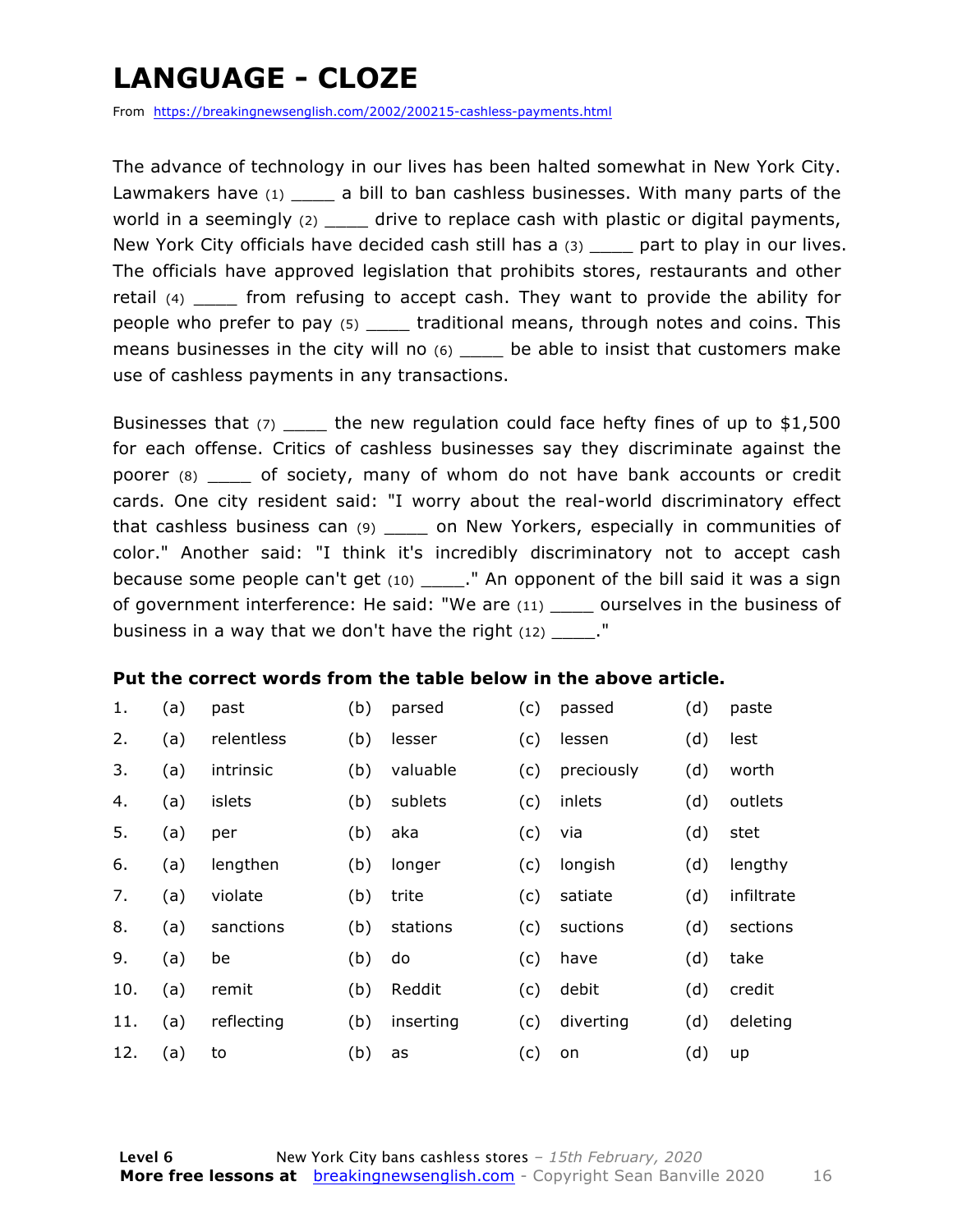### **SPELLING**

From https://breakingnewsenglish.com/2002/200215-cashless-payments.html

#### **Paragraph 1**

- 1. laethd somewhat in New York City
- 2. a seemingly nteereslsl drive
- 3. cash still has a lubaevla part to play
- 4. The officials have approved gntslleiioa
- 5. istphbroi stores, restaurants and other...
- 6. cashless payments in any oastiactrsnn

#### **Paragraph 2**

- 7. Businesses that **lyioeat** the new regulation
- 8. face ehfty fines of up to \$1,500
- 9. stmdraieinci against the poorer sections
- 10. especially in *iitmoemcsnu* of color
- 11. An opnenpto of the bill
- 12. a sign of government jeencrerefnt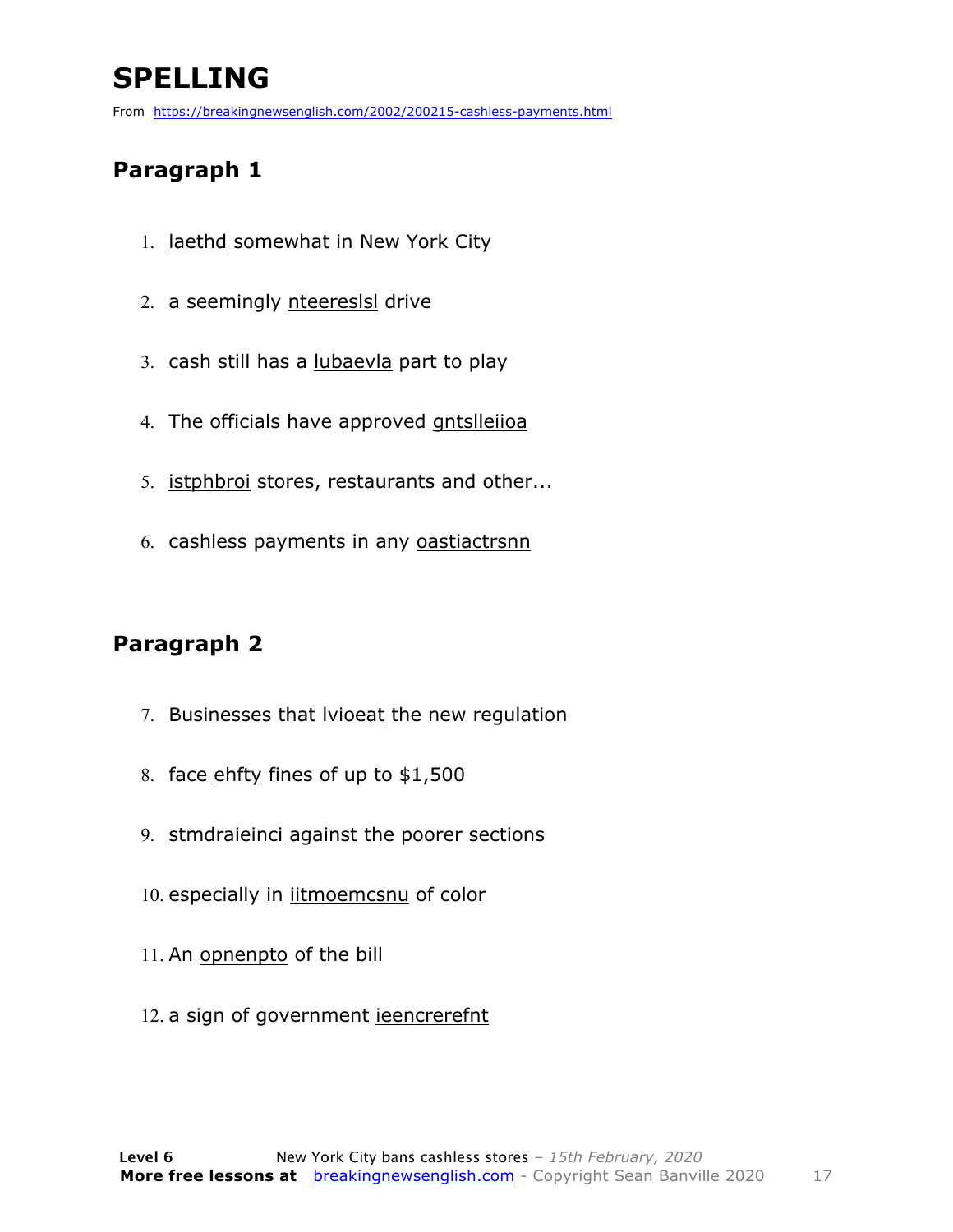### **PUT THE TEXT BACK TOGETHER**

From https://breakingnewsenglish.com/2002/200215-cashless-payments.html

#### **Number these lines in the correct order.**

- ( ) outlets from refusing to accept cash. They want to provide the ability for people who prefer to pay via
- ( ) able to insist that customers make use of cashless payments in any transactions.
- ( *1* ) The advance of technology in our lives has been halted somewhat in New York City. Lawmakers have passed a
- ( ) world discriminatory effect that cashless business can have on New Yorkers, especially in communities of
- ( ) offense. Critics of cashless businesses say they discriminate against the poorer sections of
- ( ) play in our lives. The officials have approved legislation that prohibits stores, restaurants and other retail
- ( ) Businesses that violate the new regulation could face hefty fines of up to \$1,500 for each
- ( ) traditional means, through notes and coins. This means businesses in the city will no longer be
- ( ) with plastic or digital payments, New York City officials have decided cash still has a valuable part to
- ( ) color." Another said: "I think it's incredibly discriminatory not to accept cash because some people can't get
- ( ) bill to ban cashless businesses. With many parts of the world in a seemingly relentless drive to replace cash
- ( ) inserting ourselves in the business of business in a way that we don't have the right to."
- ( ) credit." An opponent of the bill said it was a sign of government interference: He said: "We are
- ( ) society, many of whom do not have bank accounts or credit cards. One city resident said: "I worry about the real-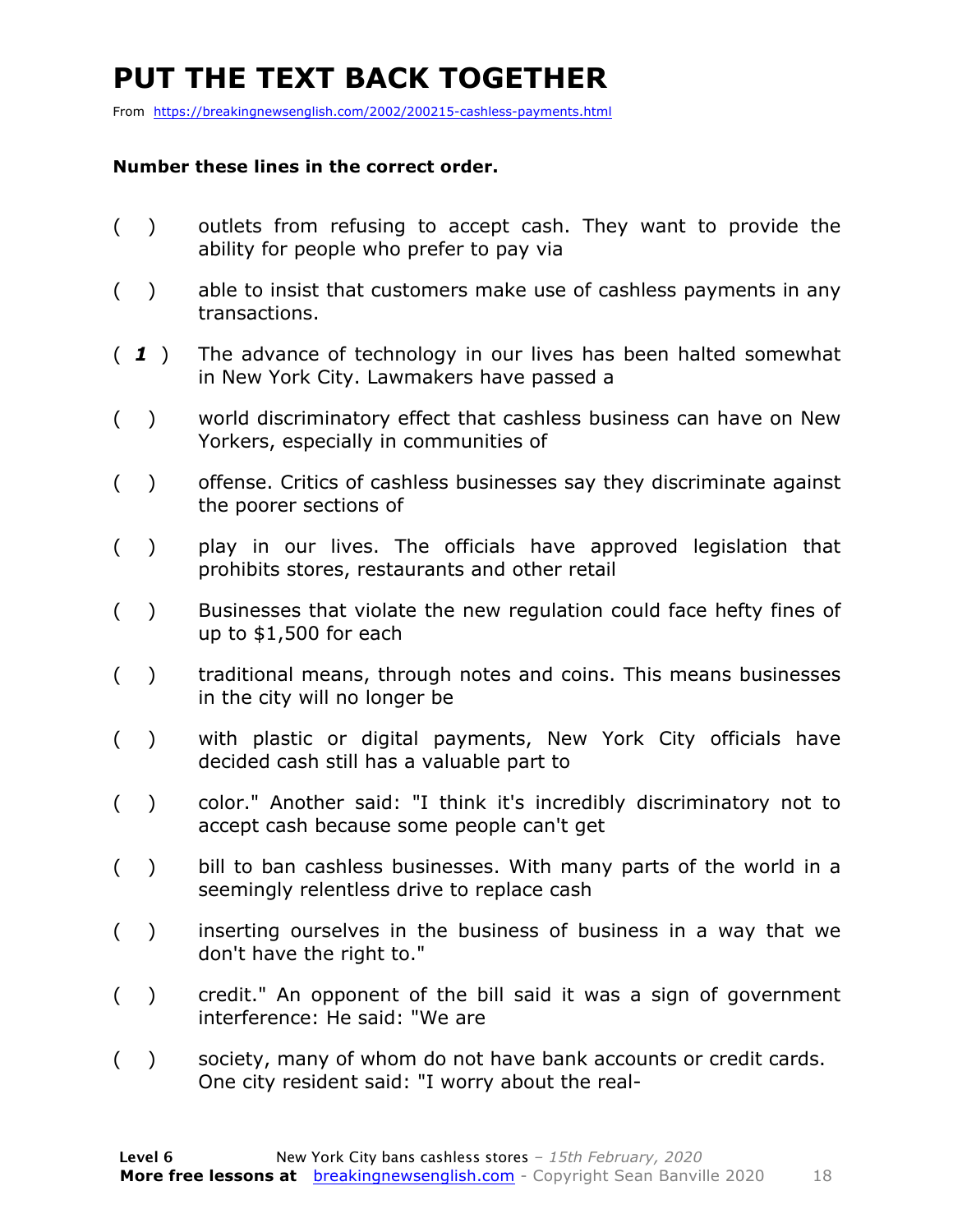#### **PUT THE WORDS IN THE RIGHT ORDER**

From https://breakingnewsenglish.com/2002/200215-cashless-payments.html

1. in lives has halted somewhat . been Technology our

2. cashless ban to a passed bill Lawmakers businesses .

3. in play our lives . part A valuable to

4. who means . to prefer People via pay traditional

5. of use customers that Insist payments . cashless make

6. hefty to \$1,500 . up Businesses face fines of

7. society . the of poorer against discriminate They sections

8. the worry I discriminatory effect . real-world about

9. incredibly discriminatory to not is cash . accept It

10. business . the We're in inserting business of ourselves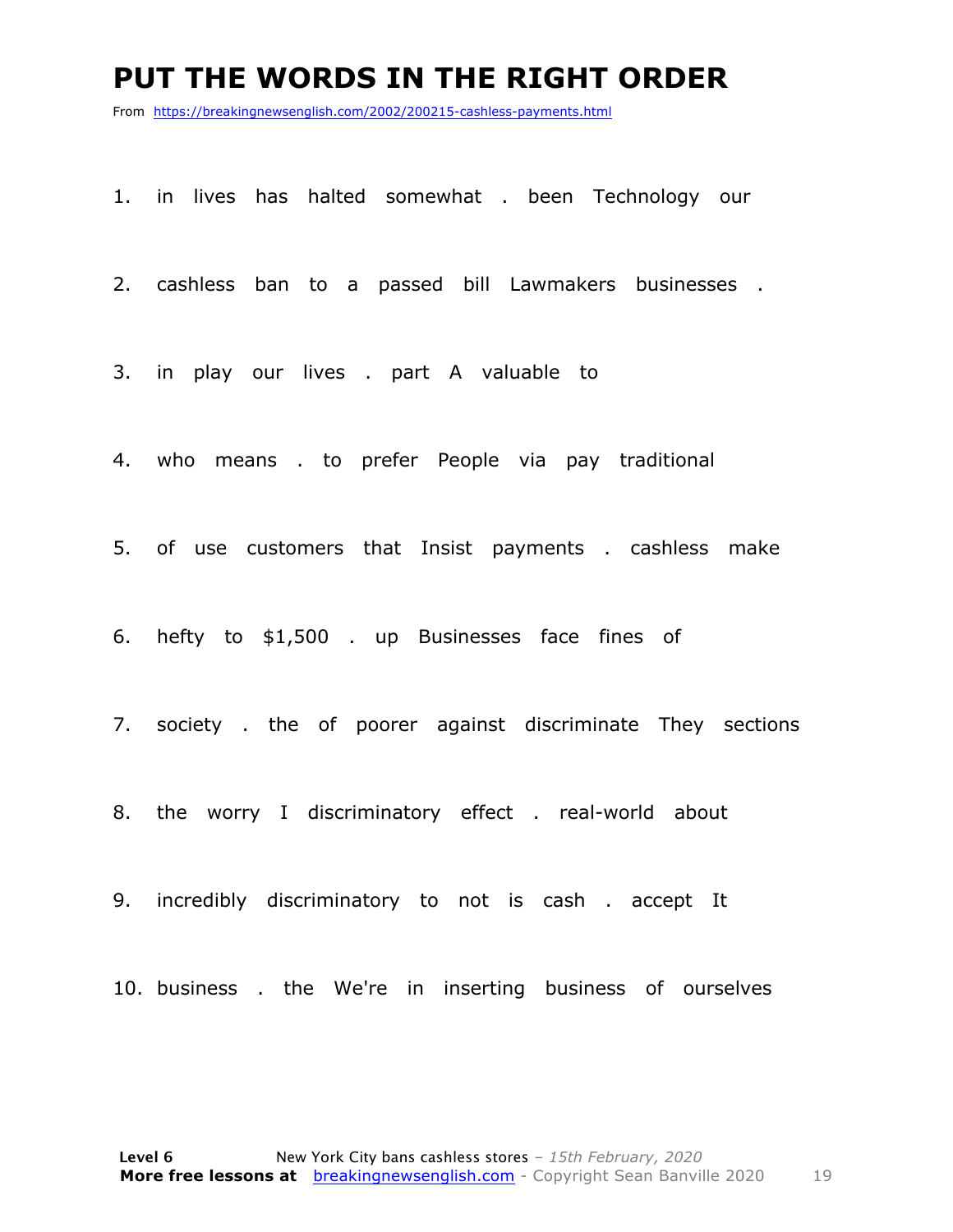### **CIRCLE THE CORRECT WORD (20 PAIRS)**

From https://breakingnewsenglish.com/2002/200215-cashless-payments.html

The advance of technology in our lives has been *hatred / halted* somewhat in New York City. Lawmakers have passed a *bill / pill* to ban cashless businesses. With many parts of the world in a seemingly *relent / relentless* drive to replace cash with plastic or *digitally / digital* payments, New York City officials have decided cash still has a *valuation / valuable* part to play in our lives. The officials have *approved / approval* legislation that prohibits stores, restaurants and other *entail / retail* outlets from refusing to accept cash. They want to provide the ability for people who *preference / prefer* to pay via traditional means, *through / thorough* notes and coins. This means businesses in the city will no longer be able to *consist / insist* that customers make use of cashless payments in any transactions.

Businesses that *violate / inviolate* the new regulation could face *lefty / hefty* fines of up to \$1,500 for each offense. Critics of cashless businesses say they discriminate *against / for* the poorer sections of society, many of whom do not have bank accounts or credit cards. One city *residence / resident* said: "I worry about the real-world *documentary / discriminatory* effect that cashless business can have on New Yorkers, especially in communities *in / of* color." Another said: "I think it's incredibly discriminatory *not / that* to accept cash because some people can't get *debit / credit*." An opponent of the bill said it was a sign of government *interfere / interference*: He said: "We are inserting ourselves in the business of business in a way that we don't have the *right / left* to."

#### **Talk about the connection between each pair of words in italics, and why the correct word is correct.**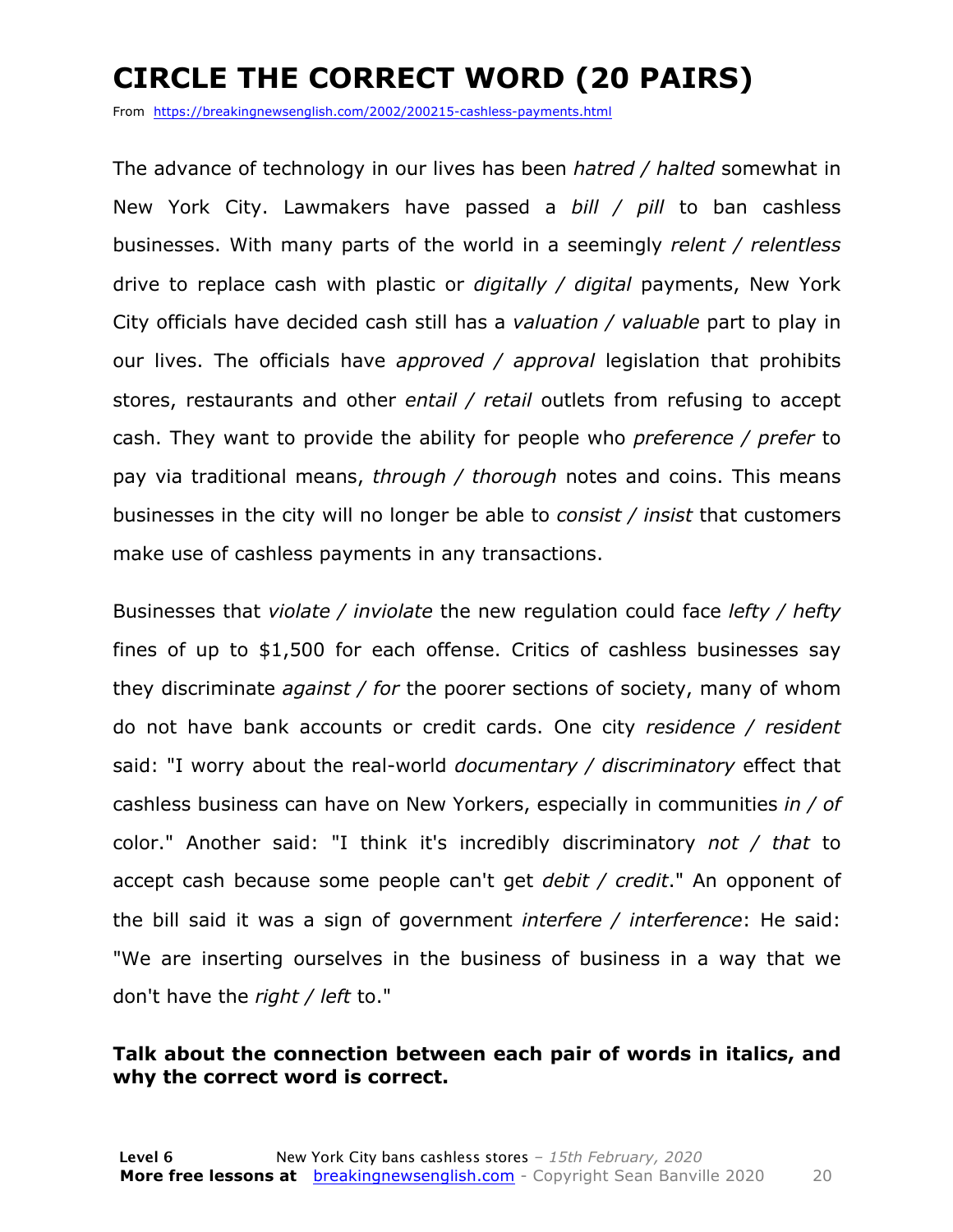### **INSERT THE VOWELS (a, e, i, o, u)**

From https://breakingnewsenglish.com/2002/200215-cashless-payments.html

T h\_ \_d v\_n c\_ \_f t\_c h n\_l\_g y \_n \_ **\_** r l\_v\_s h\_s b\_ **\_**  n h\_l t\_d s\_m\_w h\_t \_n N\_w Y\_r k C\_t y . L\_w  $m_k$ r s  $h_v$  p\_s s\_d \_ b\_l l t\_ b\_n c\_s h l\_s s  $b_s_n_s_s_s$ . W\_th m\_ny p\_rts \_f th\_ w\_rld \_n \_ s\_ **\_** m\_n g l y r\_l\_n t l\_s s d r\_v\_ t\_ r\_p l\_c\_ c\_s h w\_t h p l\_s t\_c \_r d\_g\_t\_l p\_y m\_n t s , N\_w Y\_r k  $C_t$  y \_f f\_c\_\_ l s h\_v\_ d\_c\_d\_d c\_s h s t\_l l h\_s \_ v\_l\_ **\_** b l\_ p\_r t t\_ p l\_y \_n \_ **\_** r l\_v\_s . T h\_ \_f f\_c\_ **\_**  l s h\_v\_ \_p p r\_v\_d l\_g\_s l\_t\_ **\_** n t h\_t p r\_h\_b\_t s s t\_r\_s , r\_s t\_ **\_** r\_n t s \_n d \_t h\_r r\_t\_ **\_** l \_ **\_** t l\_t s f r\_m r\_f\_s\_n g t\_ \_c c\_p t c\_s h . T h\_y w\_n t t\_ p r\_v\_d\_ t h\_ \_b\_l\_t y f\_r p\_ **\_** p l\_ w h\_ p r\_f\_r t\_ p\_y v \_ **\_** t r\_d\_t\_ **\_** n\_l m\_ **\_** n s , t h r\_ **\_** g h n\_t\_s \_n d c \_ **\_** n s . T h \_s m\_ **\_** n s b\_s\_n\_s s\_s \_n t h\_ c\_t y  $w_l$ l l n\_ l\_n g\_r b\_ \_b l\_ t\_ \_n s\_s t t h\_t c\_s t\_m\_r s m\_k\_ \_s\_ \_f c\_s h l\_s s p\_y m\_n t s \_n \_n y t r\_n s\_c t\_ **\_** n s .

B\_s\_n\_s s\_s t h\_t v\_ **\_** l\_t\_ t h\_ n\_w r\_g\_l\_t\_ **\_** n c\_ **\_** l d f\_c\_ h\_f t y f\_n\_s \_f \_p t\_ \$ 1 , 5 0 0 f\_r \_ **\_** c h \_f f\_n s\_. C r\_t\_c s \_f c\_s h l\_s s b\_s\_n\_s s\_s s\_y t h\_y d\_s c r\_m\_n\_t\_ \_g\_ **\_** n s t t h\_ p\_ **\_** r\_r s\_c t\_ **\_** n s \_f s\_c\_ **\_** t y , m\_n y \_f w h\_m d\_ n\_t h\_v\_ b\_n k \_c c \_ **\_** n t s \_r c r\_d\_t c\_r d s . O n\_ c\_t y r\_s\_d\_n t s \_ **\_** d : " I w\_r r y \_b\_ **\_** t t h\_ r\_ **\_** l - w\_r l d d\_s c r\_m\_n\_t\_r y \_f f\_c t t h\_t c\_s h l\_s s b\_s\_n\_s s c\_n h\_v\_ \_n N\_w Y\_r k\_r s , \_s p\_c\_ **\_** l l y \_n c\_m m\_n\_t\_ **\_**  s \_f c\_l\_r . " A n\_t h\_r s\_ **\_** d : " I t h\_n k \_t ' s \_n c r\_d\_b l y d\_s c r\_m\_n\_t\_r y n\_t t\_ \_c c\_p t c\_s h b\_c\_ **\_** s\_ s\_m\_ p\_ **\_** p l\_ c\_n ' t g\_t c r\_d\_t . " A n \_p p\_n\_n t \_f t h\_ b\_l l s\_ **\_** d \_t w\_s \_ s\_g n \_f g\_v\_ r n m\_n t \_n t\_r f\_r\_n c\_: H\_ s\_ **\_** d : " W\_ \_r\_ \_n s\_r t\_n g \_ **\_** r s\_l v\_s \_n t h\_ b\_s\_n\_s s \_f b\_s\_n\_s s \_n \_  $w_y$  th\_t  $w$  d\_n't h\_v\_ th\_ r\_g h t t\_. "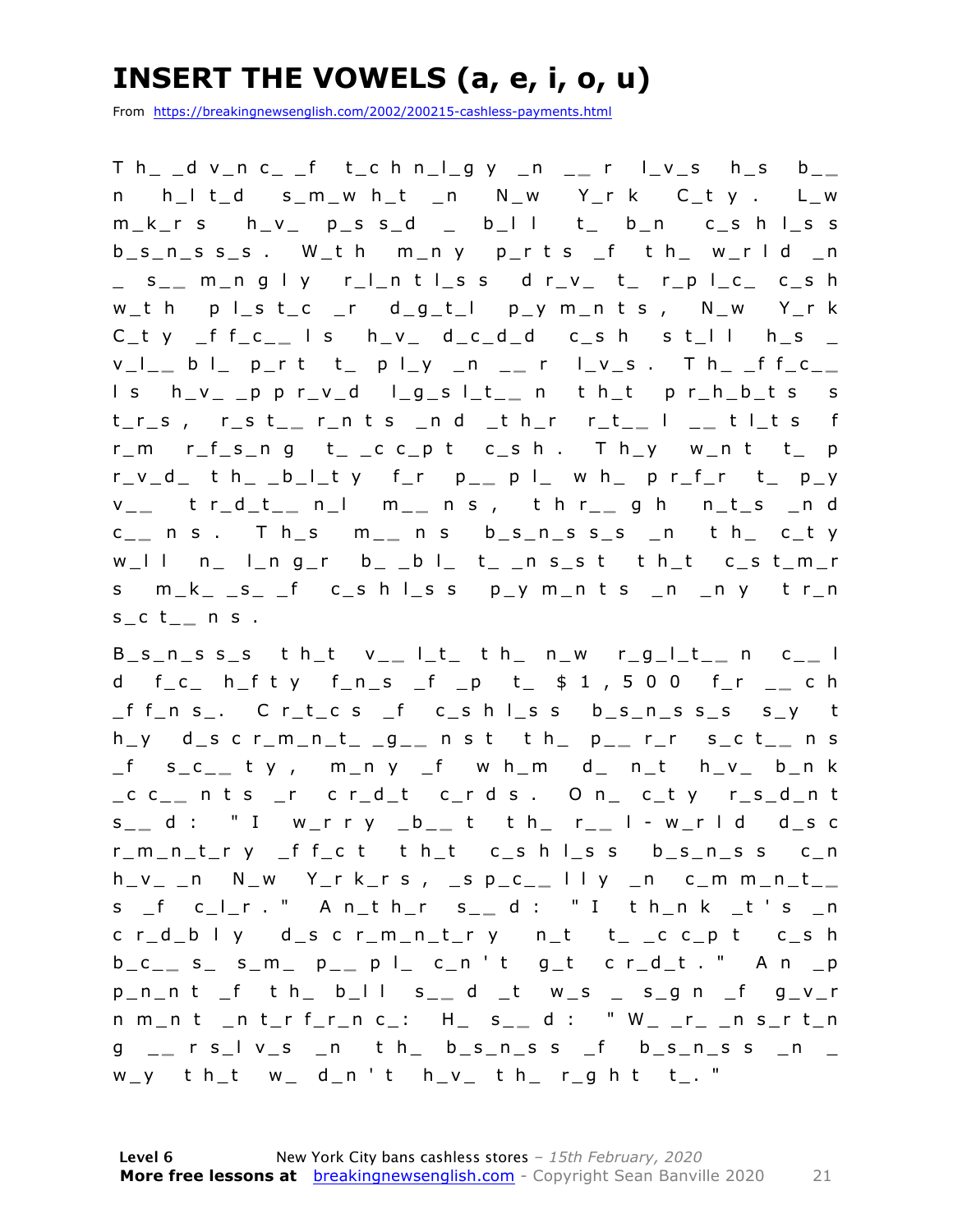#### **PUNCTUATE THE TEXT AND ADD CAPITALS**

From https://breakingnewsenglish.com/2002/200215-cashless-payments.html

the advance of technology in our lives has been halted somewhat in new york city lawmakers have passed a bill to ban cashless businesses with many parts of the world in a seemingly relentless drive to replace cash with plastic or digital payments new york city officials have decided cash still has a valuable part to play in our lives the officials have approved legislation that prohibits stores restaurants and other retail outlets from refusing to accept cash they want to provide the ability for people who prefer to pay via traditional means through notes and coins this means businesses in the city will no longer be able to insist that customers make use of cashless payments in any transactions

businesses that violate the new regulation could face hefty fines of up to 1500 for each offense critics of cashless businesses say they discriminate against the poorer sections of society many of whom do not have bank accounts or credit cards one city resident said i worry about the realworld discriminatory effect that cashless business can have on new yorkers especially in communities of color another said i think its incredibly discriminatory not to accept cash because some people cant get credit an opponent of the bill said it was a sign of government interference he said we are inserting ourselves in the business of business in a way that we dont have the right to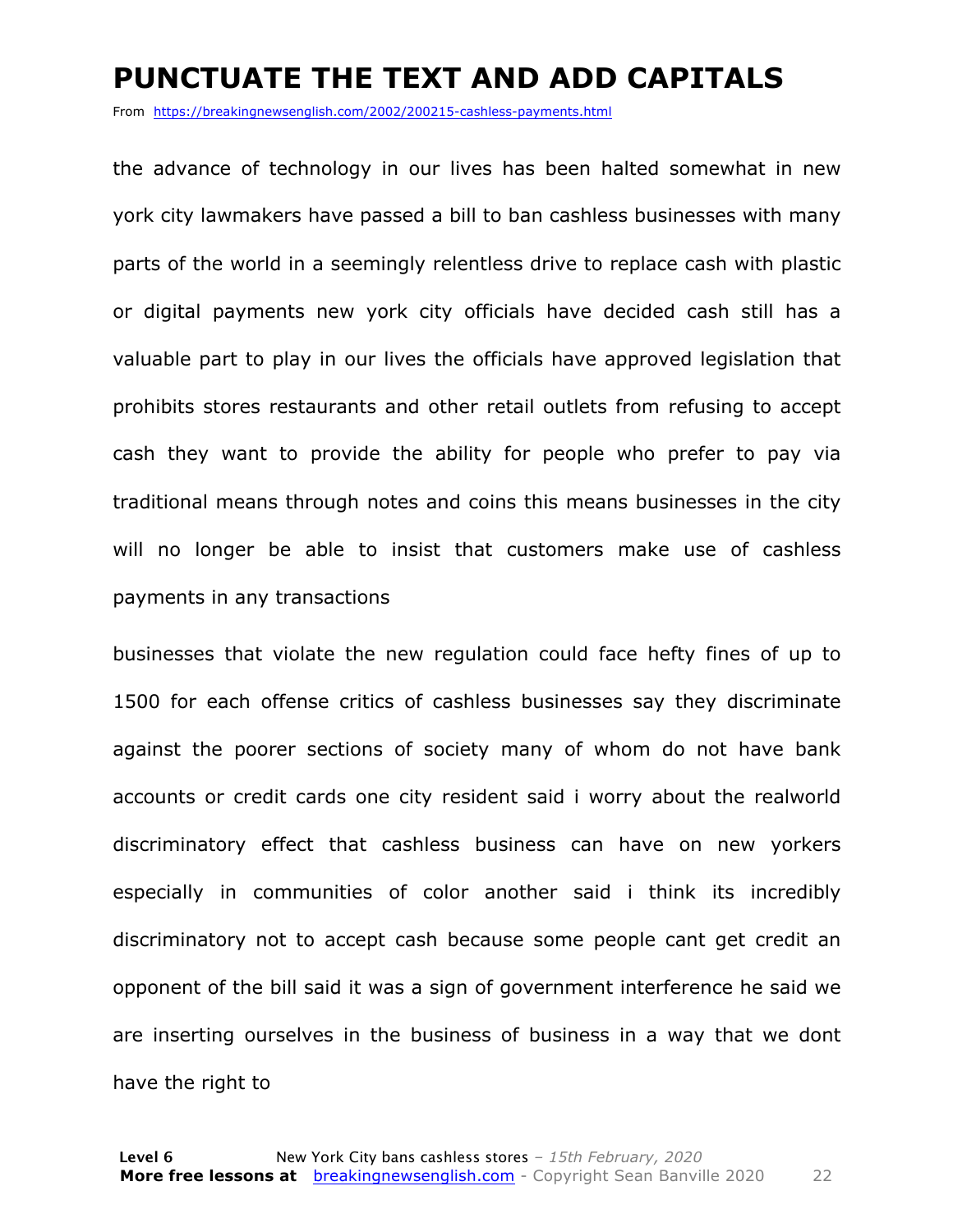### **PUT A SLASH ( / ) WHERE THE SPACES ARE**

From https://breakingnewsenglish.com/2002/200215-cashless-payments.html

TheadvanceoftechnologyinourliveshasbeenhaltedsomewhatinNewY orkCity.Lawmakershavepassedabilltobancashlessbusinesses.With manypartsoftheworldinaseeminglyrelentlessdrivetoreplacecashwit hplasticordigitalpayments,NewYorkCityofficialshavedecidedcashstil lhasavaluableparttoplayinourlives.Theofficialshaveapprovedlegisla tionthatprohibitsstores,restaurantsandotherretailoutletsfromrefusi ngtoacceptcash.Theywanttoprovidetheabilityforpeoplewhopreferto payviatraditionalmeans,throughnotesandcoins.Thismeansbusiness esinthecitywillnolongerbeabletoinsistthatcustomersmakeuseofcash lesspaymentsinanytransactions.Businessesthatviolatethenewregul ationcouldfaceheftyfinesofupto\$1,500foreachoffense.Criticsofcashl essbusinessessaytheydiscriminateagainstthepoorersectionsofsocie ty,manyofwhomdonothavebankaccountsorcreditcards.Onecityresi dentsaid:"Iworryaboutthereal-worlddiscriminatoryeffectthatcashl essbusinesscanhaveonNewYorkers,especiallyincommunitiesofcolor ."Anothersaid:"Ithinkit'sincrediblydiscriminatorynottoacceptcashb ecausesomepeoplecan'tgetcredit."Anopponentofthebillsaiditwasasi gnofgovernmentinterference:Hesaid:"Weareinsertingourselvesinth ebusinessofbusinessinawaythatwedon'thavetherightto."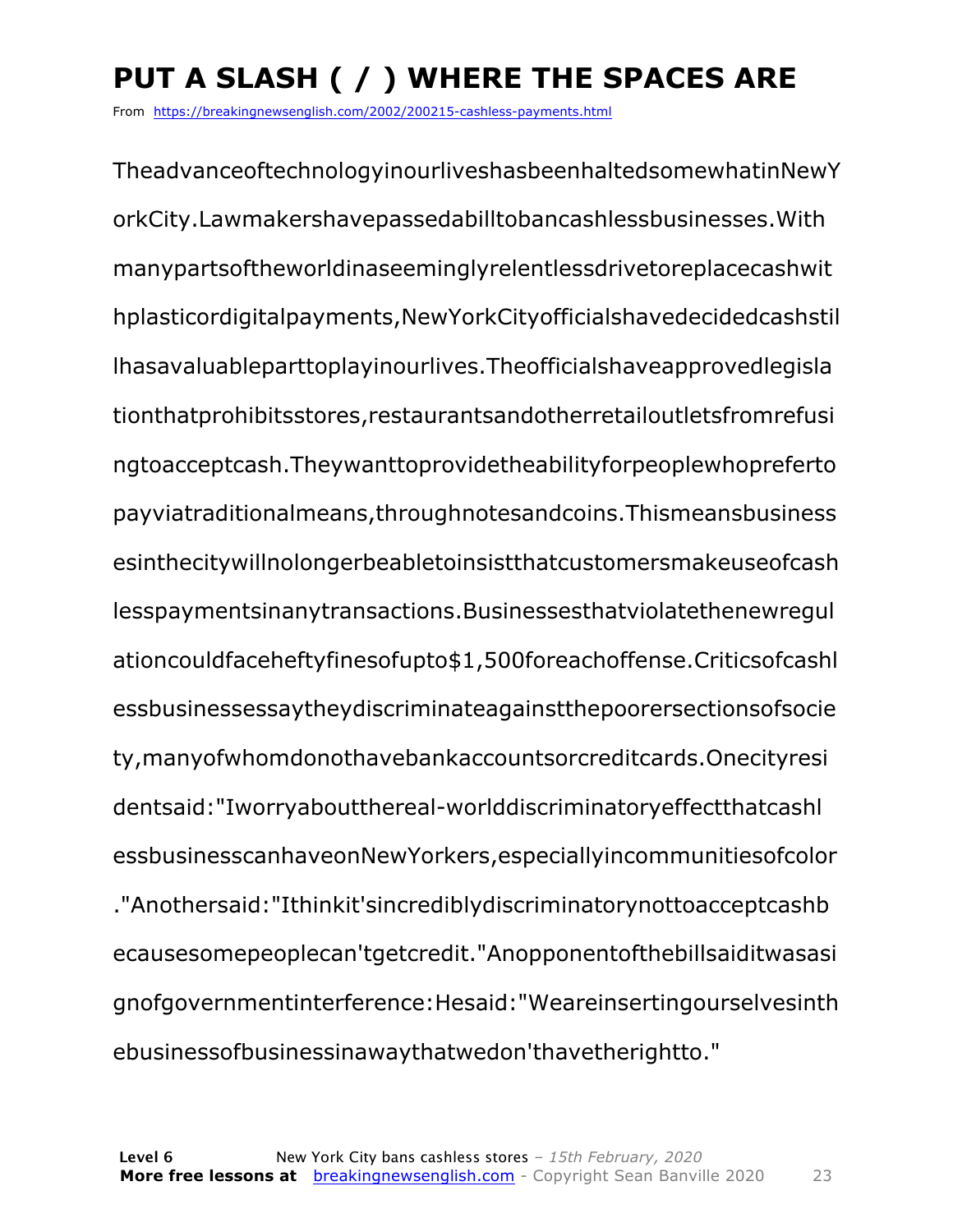### **FREE WRITING**

From https://breakingnewsenglish.com/2002/200215-cashless-payments.html

Write about cashless payments for 10 minutes. Comment on your partner's paper.

|  | - |
|--|---|
|  |   |
|  | - |
|  |   |
|  |   |
|  |   |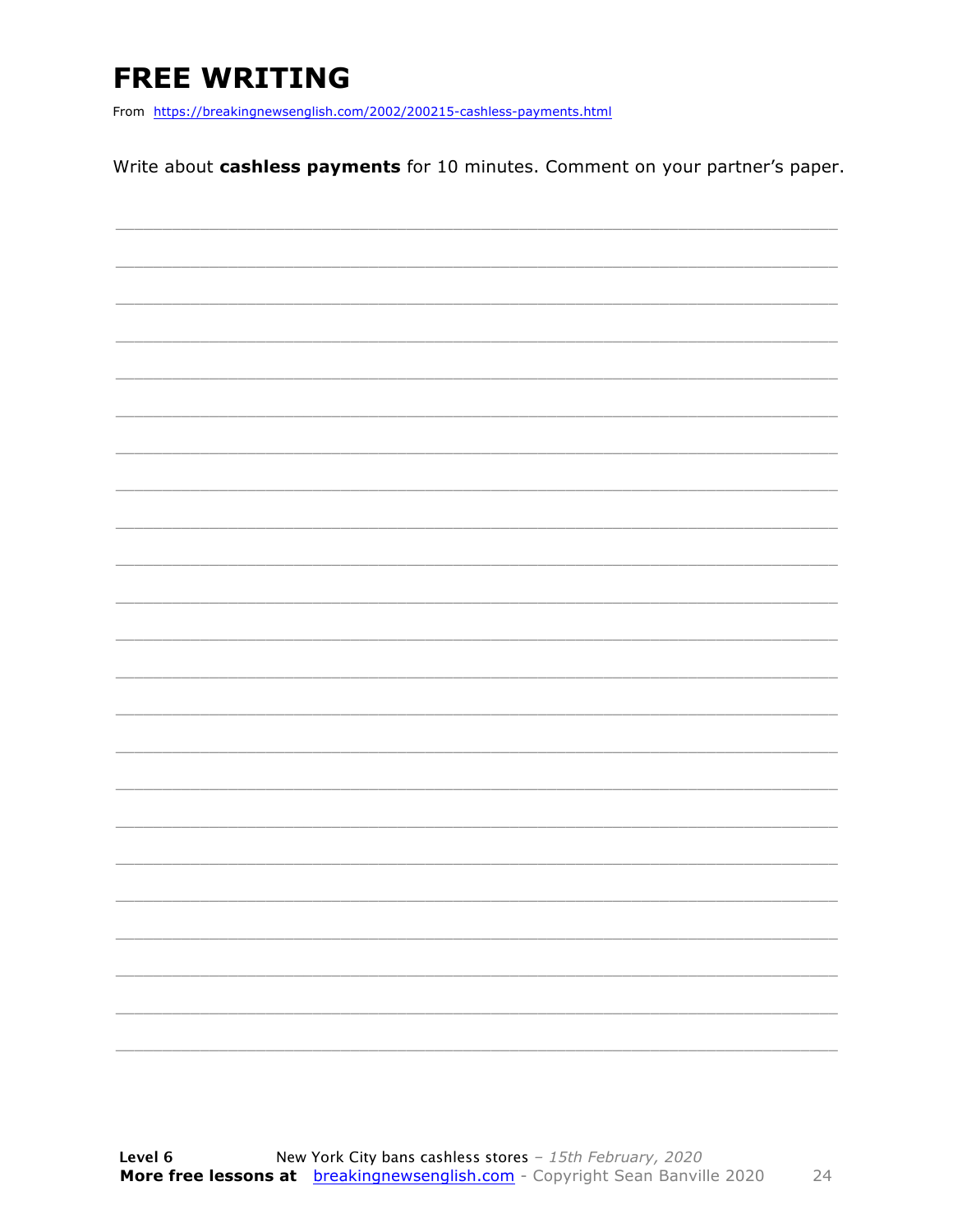### **ACADEMIC WRITING**

From https://breakingnewsenglish.com/2002/200215-cashless-payments.html

We no longer need cash in this digital age. Discuss.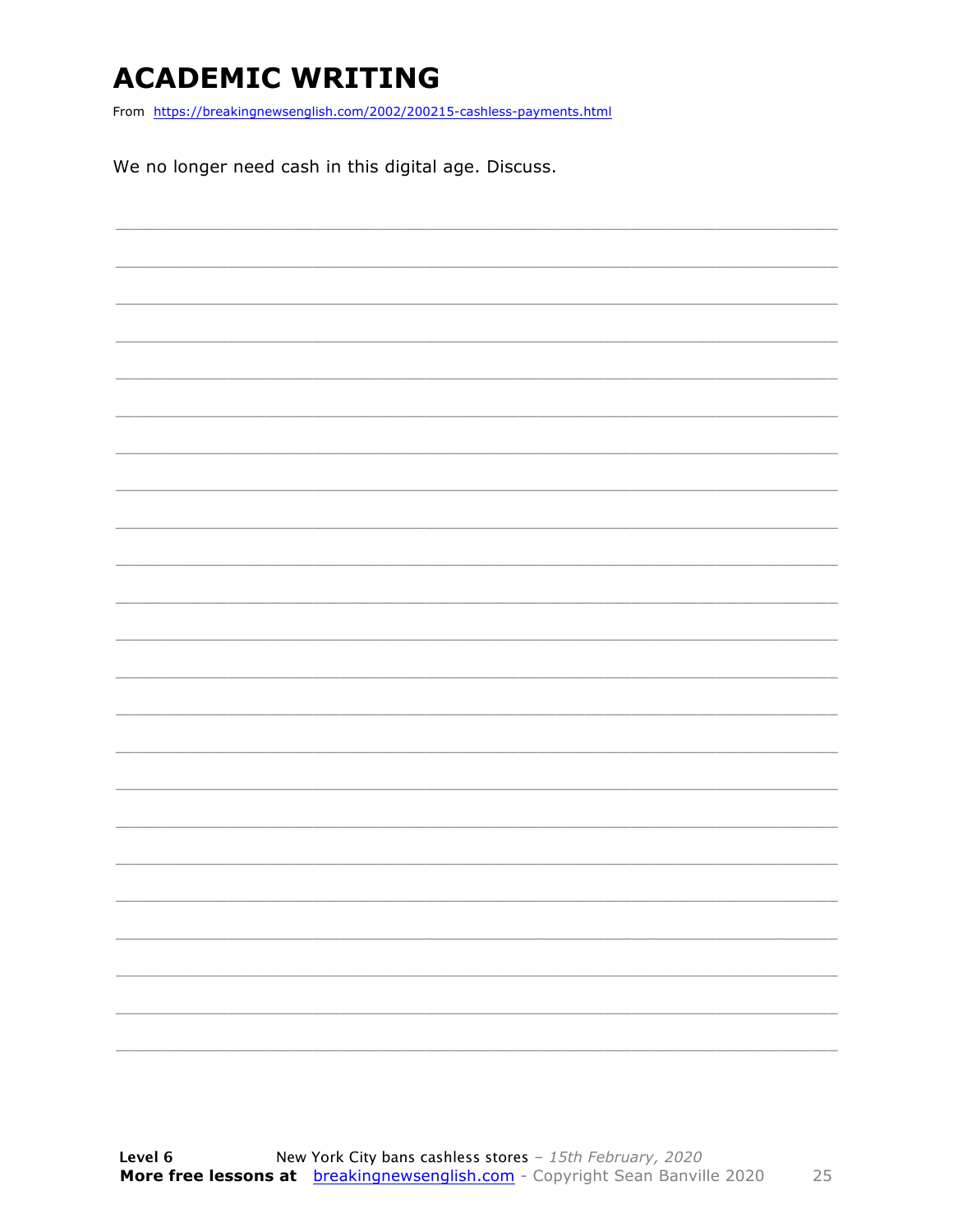#### **HOMEWORK**

**1. VOCABULARY EXTENSION:** Choose several of the words from the text. Use a dictionary or Google's search field (or another search engine) to build up more associations / collocations of each word.

**2. INTERNET:** Search the Internet and find out more about this news story. Share what you discover with your partner(s) in the next lesson.

**3. CASHLESS PAYMENTS:** Make a poster about cashless payments. Show your work to your classmates in the next lesson. Did you all have similar things?

**4. CASH:** Write a magazine article about ending the use of cash. Include imaginary interviews with people who are for and against this.

Read what you wrote to your classmates in the next lesson. Write down any new words and expressions you hear from your partner(s).

**5. WHAT HAPPENED NEXT?** Write a newspaper article about the next stage in this news story. Read what you wrote to your classmates in the next lesson. Give each other feedback on your articles.

**6. LETTER:** Write a letter to an expert on cashless payments. Ask him/her three questions about them. Give him/her three of your opinions on them. Read your letter to your partner(s) in your next lesson. Your partner(s) will answer your questions.